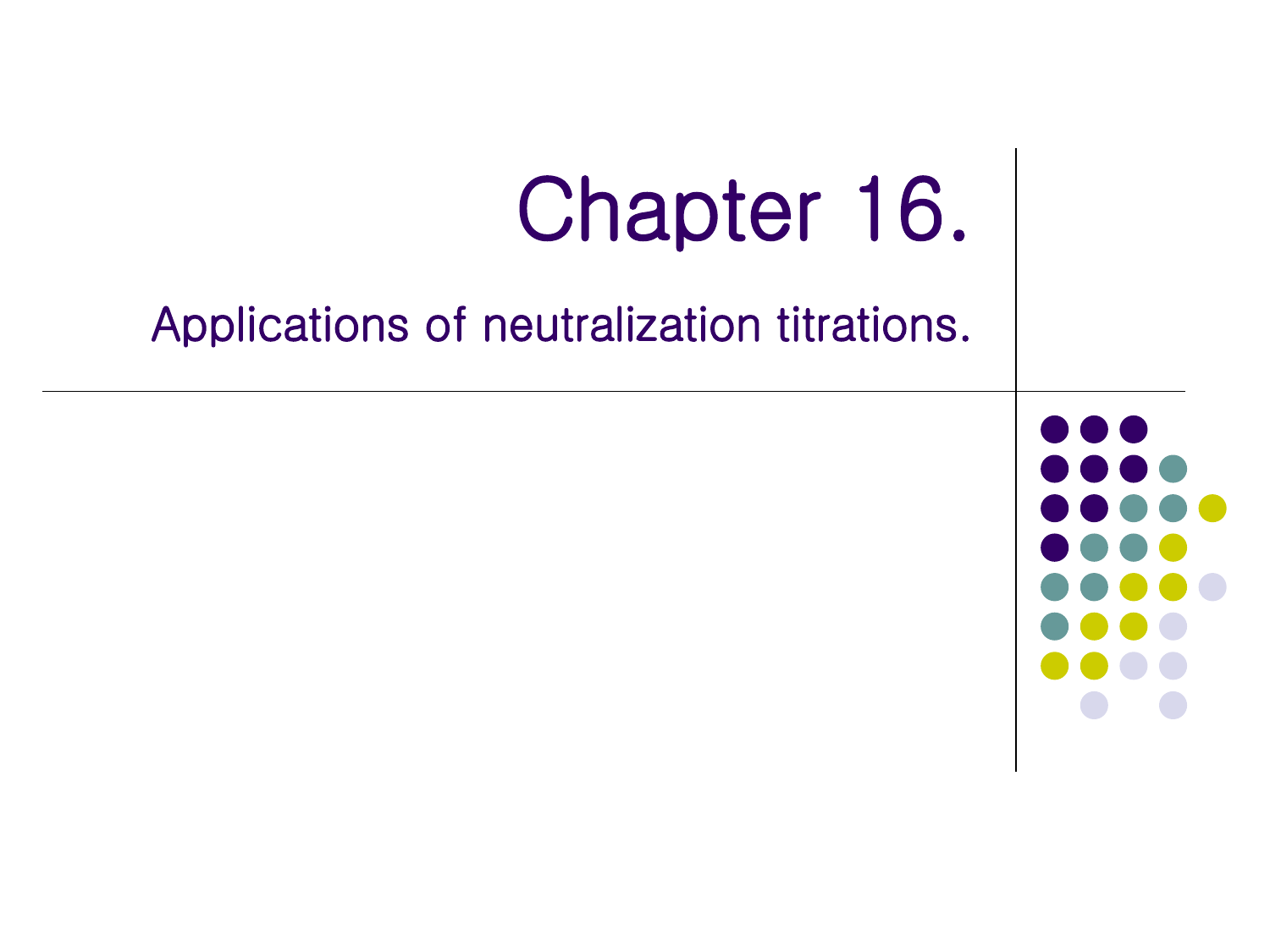## ◉ Reagents for Neutralization Reactions

```
strong acid or base : eq. point에서 명확한 pH 변화 有
  ․standard soln. 제조(acid) 
   묽은 용액의 경우 매우 안정(HCl) 
   0.1N HCl → 1 hr 동안 boiling로 해도 농도의 loss 
  0.5N HCl \rightarrow 10 min 동안 boiling로 해도 농도의 loss
   HClO4, H2SO4 → 사용. HNO3 → 산화성으로 인해 不用
  (1) dilution \rightarrow base \Xi standardization
  (2) less frequently \rightarrow careful density measurement
   ③ by distillation of the concentrated reagent ;
```

```
(constant boiling HCl) ← 대기압에 따라 농도변화
     acid 1 eq. 을 갖는 distillate의 공기 중의 무게
     g constant boiling HCl 
                 ------------------- = 164.673 + 0.02039 P 
        equivalent (P : 670 \text{ T} 780 \text{ mmHg})
```
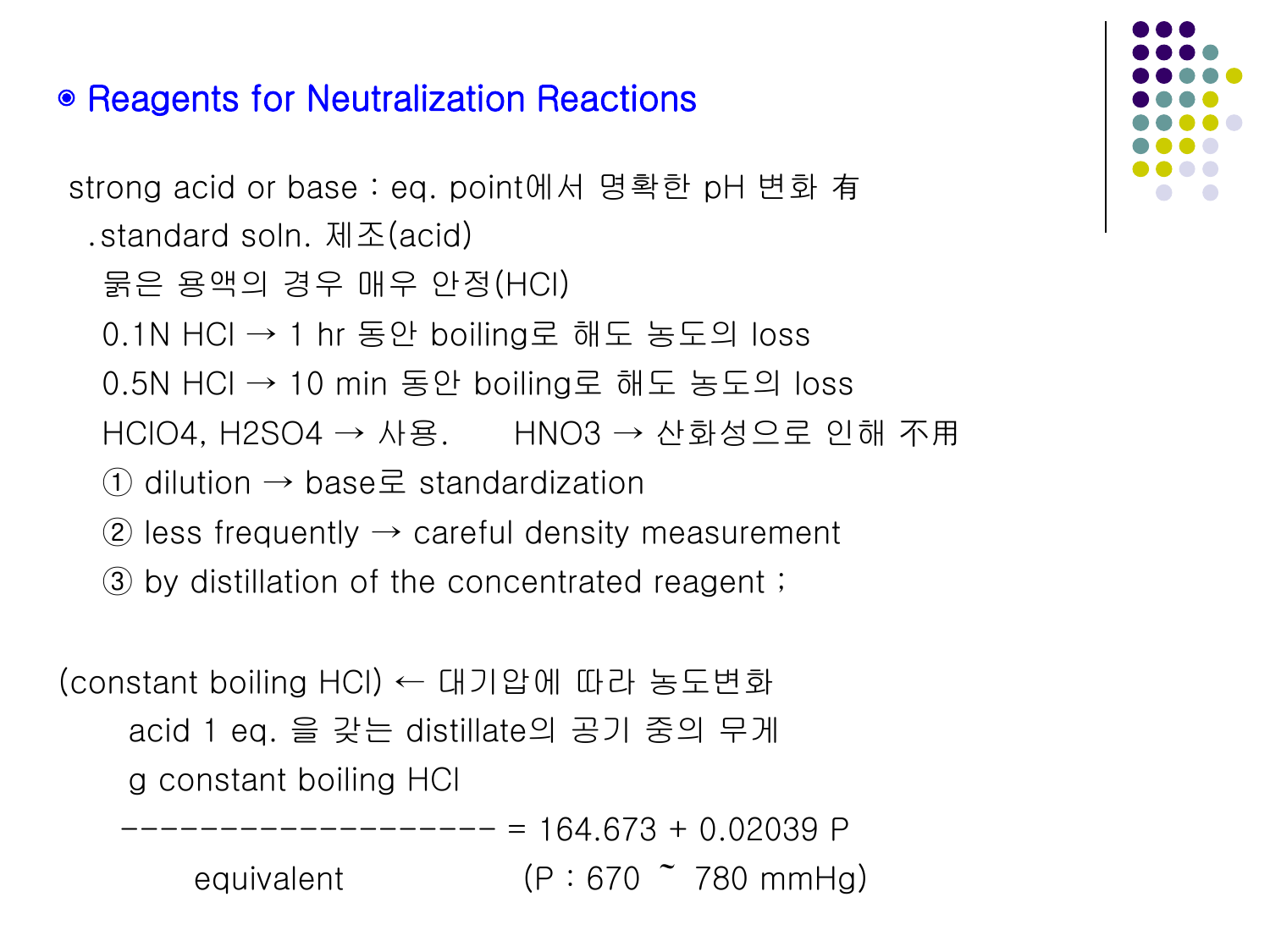## ● Standardization of acids

1) sodium carbonate ; purified sodium hydrogen carbonate  $\geq 270$ 300℃에서 1hr 동안 加열.

 $2NaHCO<sub>3</sub> \rightarrow Na<sub>2</sub>CO<sub>3</sub> + H<sub>2</sub>O + CO<sub>2</sub>(g)$ 

- 2 step으로 처리.
	- 1 step ; pH 8.4 부근
	- 2 step ; pH 4.0 부근  $\rightarrow$  always used for standardization (pH 변화 크기 때문)
	- BCG, methyl orange
- $H_2CO_3 \rightarrow CO_2(g) + H_2O$ ; HCO<sub>3</sub><sup>-</sup>, CO<sub>3</sub><sup>2-</sup>의 buffer 파괴 boiling
	- \*적정 시 용액 boiling → CO<sub>2</sub> 제거

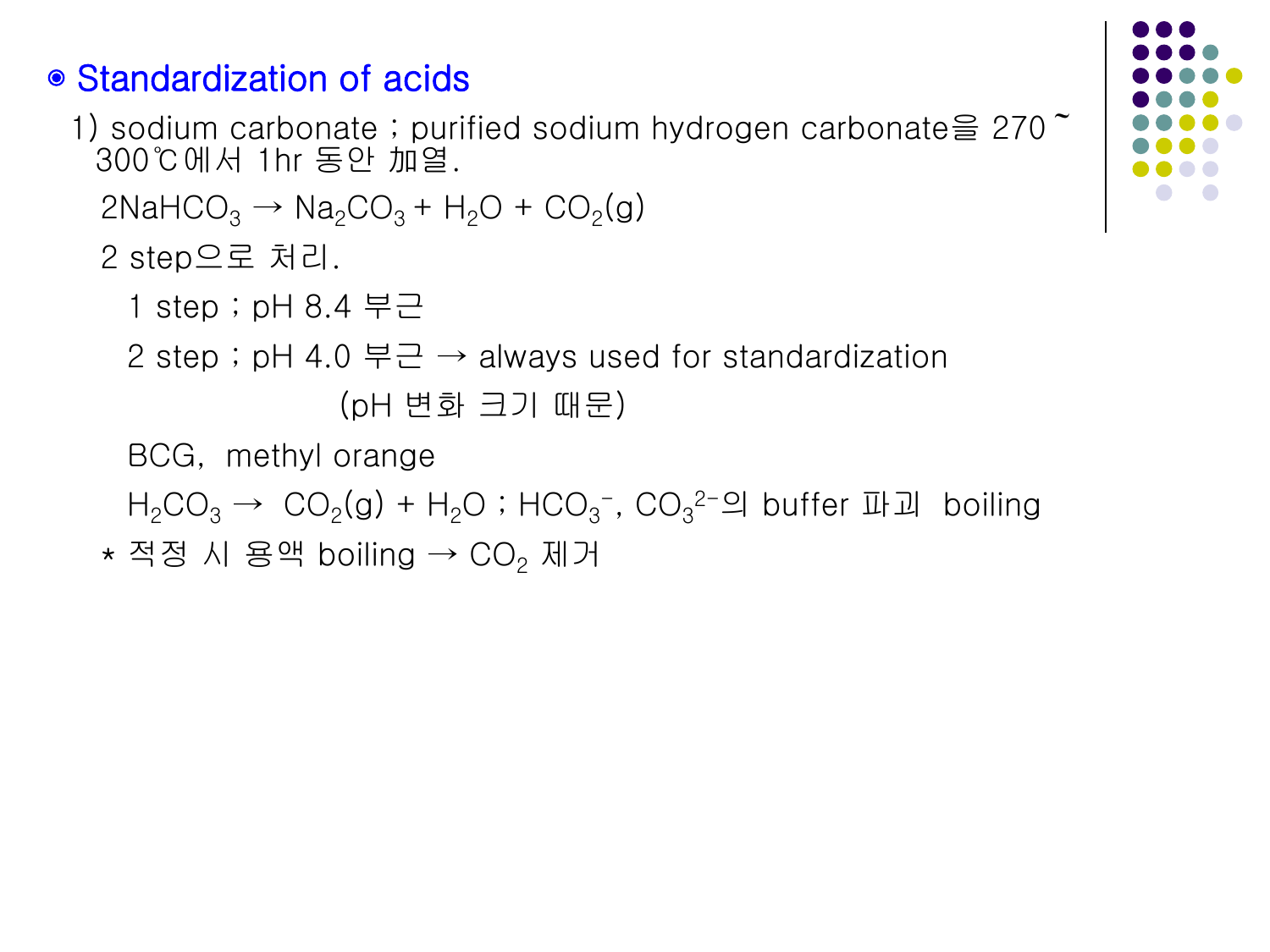## • Other primary standards for acids.



 $\text{Orris-}($ hydroxymethyl)aminomethane(HOCH<sub>3</sub>)<sub>3</sub>CNH<sub>2</sub>→TRIS or HAM. ② sodium tetraborate ③ mercury(Ⅱ)oxide ④ calcium oxide.

## ◉ preparation of standard solutions of base

- NaOH ; (or KOH, Ba(OH)<sub>2</sub>)  $\rightarrow$  the soln must be standardized.
	- \* glass, atmosphere에 장기간 접촉치 않는 한 안정.
	- $NaOH + glass \rightarrow silicate E$
	- 보관 : polyethylene bottle or glass bottle that has been coated with paraffin.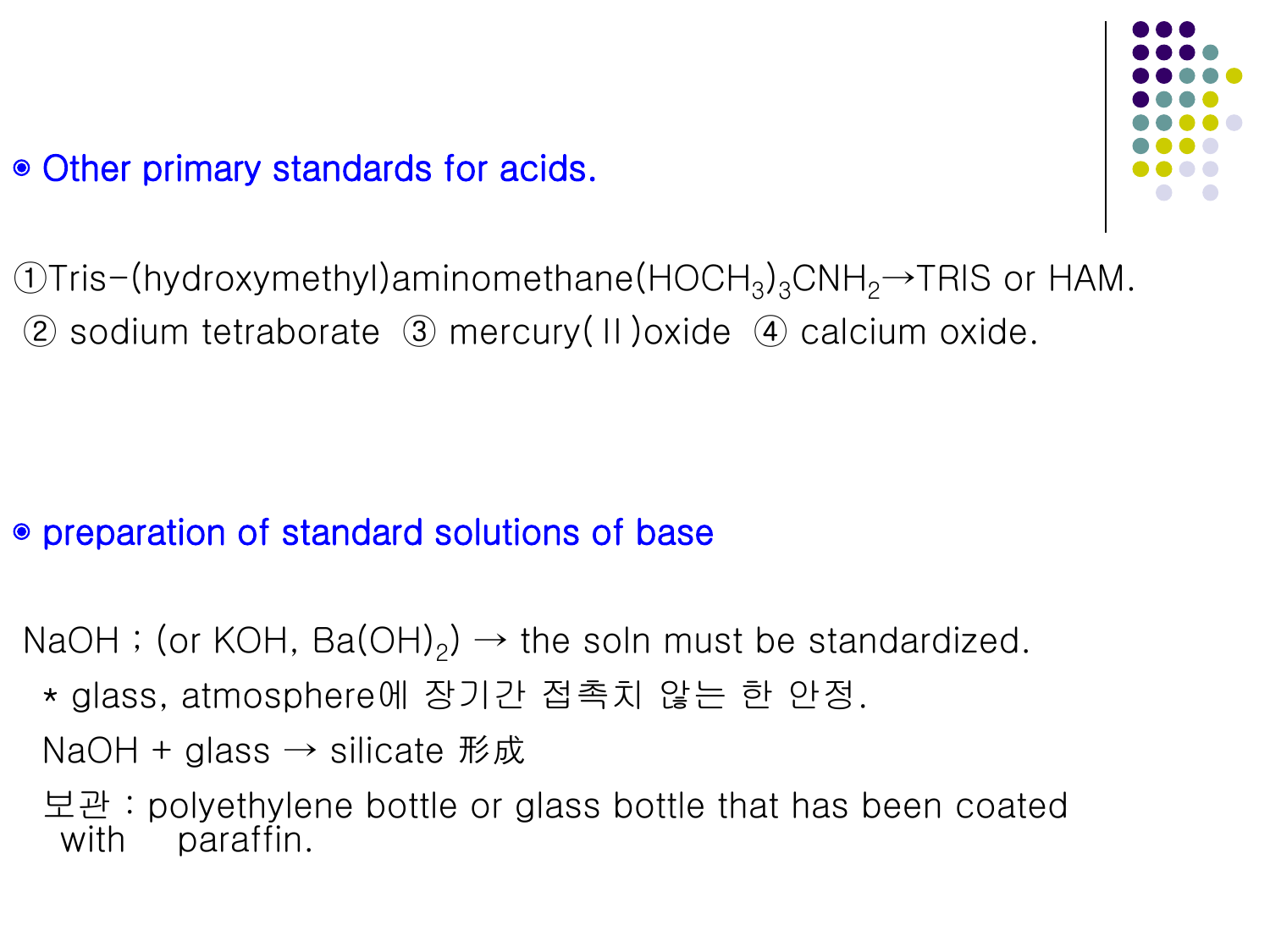## ● Effect of CO<sub>2</sub> upon standard base solns.

Na, K, Ba의 수산화물 → atmospheric CO<sub>2</sub>와 avidly react  $CO_2 + 2OH^- \rightarrow CO_3^{2-} + H_2O$ 

 base의 standardized soln에 의한 CO2의 흡수는 그것의 acid titer 를 반드시 변화 시키지는 않는다.

 $CO_2 + 2H_3O^+ \rightarrow H_2CO_3 + 2H_2O$ 

 ∵ CO<sup>3</sup> 형성에 사용된 acid의 양과 同一 한 base 량 → no error basic transition indicator 사용(pp)  $\rightarrow$  이 때 H3O+ 1개가 사용  $CO_3^2$ <sup>-</sup> + H<sub>3</sub>O+  $\rightarrow$  HCO<sup>3-</sup> + H<sub>2</sub>O base의 effective normality 감소 → Carbonate error 유발 Ba(OH), 사용하면 CO, 흡수하여 ppt 생성  $CO<sub>2</sub> + Ba<sup>2+</sup> \rightarrow 2OH^- + BacO<sub>3</sub>(s) \downarrow + H<sub>2</sub>O$ 

Carbonate error

용액 제조에 사용된 고체 reagent가 대기중의 CO<sub>2</sub> 흡수 → carbonate 상당량 존재

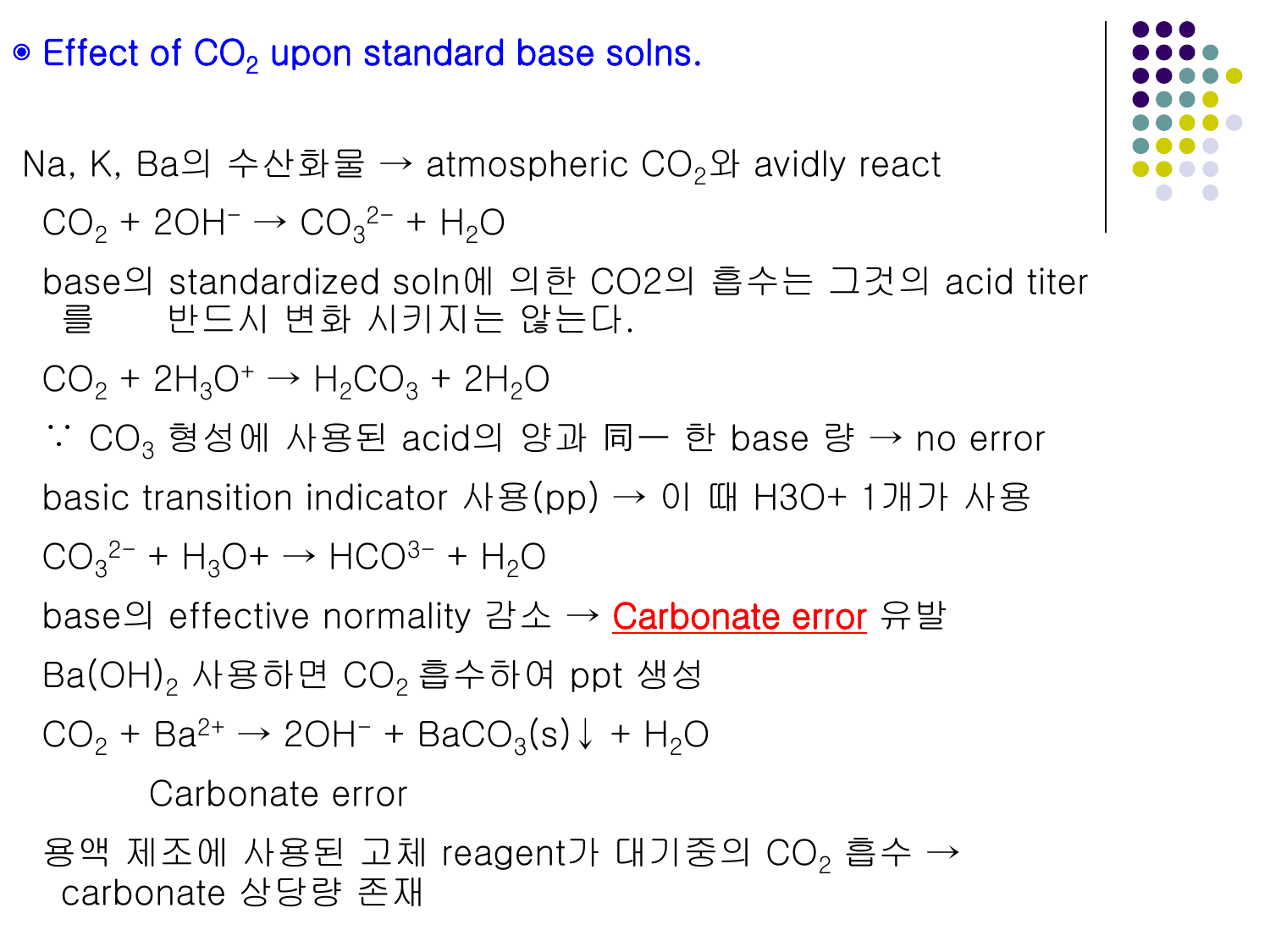#### \* carbonate free OH- soln 제조법

 $\Box$  Ba(OH)<sub>2</sub>의 경우 ; BaCl<sub>2</sub> or BaNO<sub>3</sub> 등 첨가 → sparingly soluble carbonate 감소 KOH, NaOH의 경우, Ba salt 사용 ← 약점 有

② NaOH 용액 ; 50% aqueous soln 제조 → Na<sub>2</sub>CO<sub>3</sub>의 very low solubility 利用.

supernatant liquid → decant하여 희석 후 사용

위 용액 제조시 증류수 묽어서 식힌 후 사용

Arrangement for the storage of standard base solutions.

 $\rightarrow$  CO<sub>2</sub> 흡착제 : soda lime, or astroite

적정 중의 CO2 흡수 : beaker, test tube로 뚜껑

 standard soln : 1주일 內 사용할 경우 → polythylene botte에 마 개를 사용하며 可能

buret → teflon stopcock 사용이 좋다.

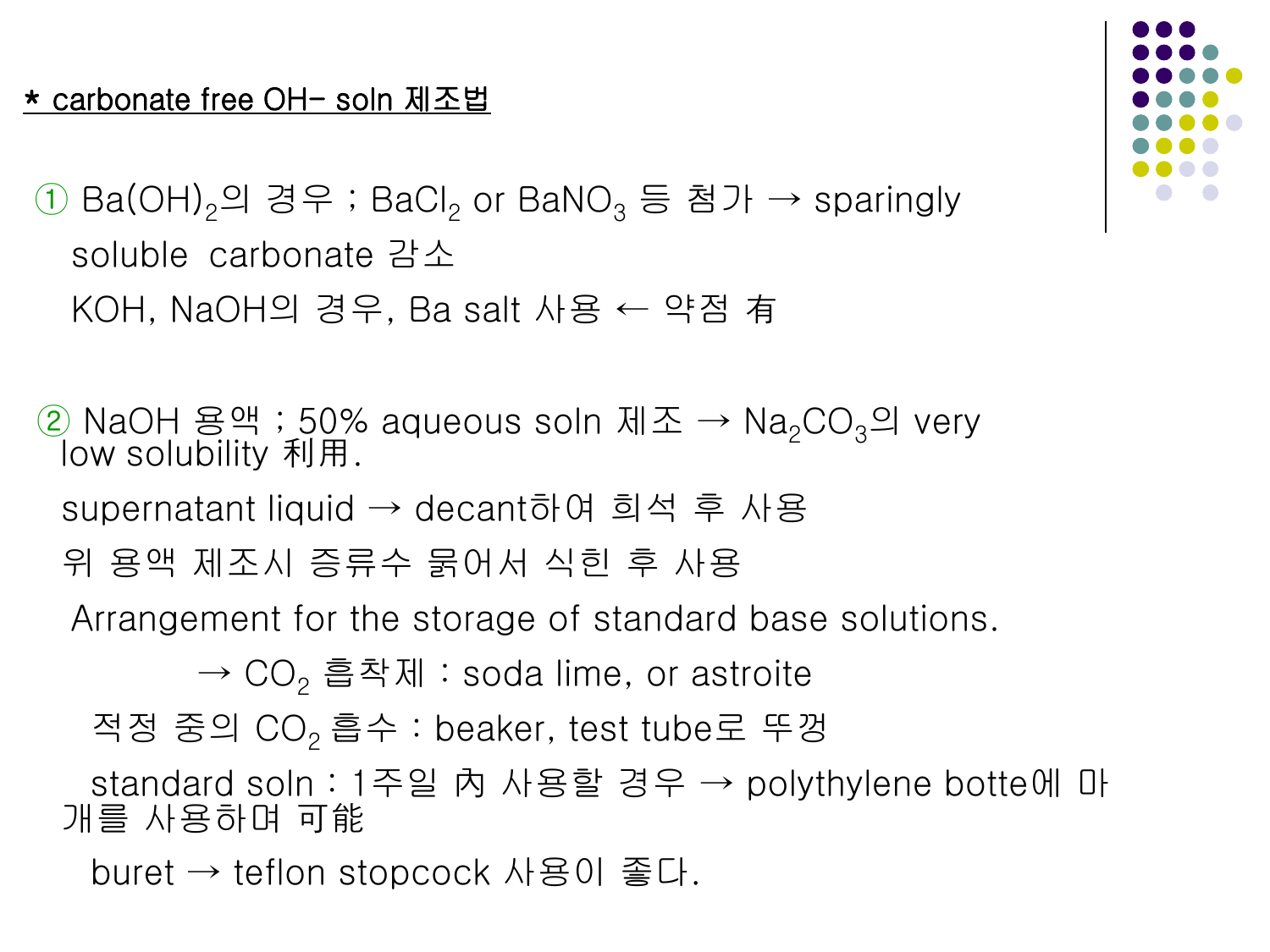## ● Standardization of bases.

Weak organic acids 사용

 $\circled{1}$  Potassium hydrogen phthalate KHC<sub>8</sub>H<sub>4</sub>O<sub>4</sub>

장점 : high equivalent를 갖는 nonhygroscopic crystalline solid.

- $\alpha$  Other acid : solubility in water is limited  $\rightarrow$  ethanol에 녹임
- 3 potassium hydrogen iodate, KH $(IO_3)_2$ 
	- : high equivalent weight strong acid

◉ Typical Applications of Neutralization Titrations, inorganic, organic, biological species (산, 염기의 속성을 갖는) 중화 적정에서 2 type의<br>end point 결정법.

① indicator ② pH meter

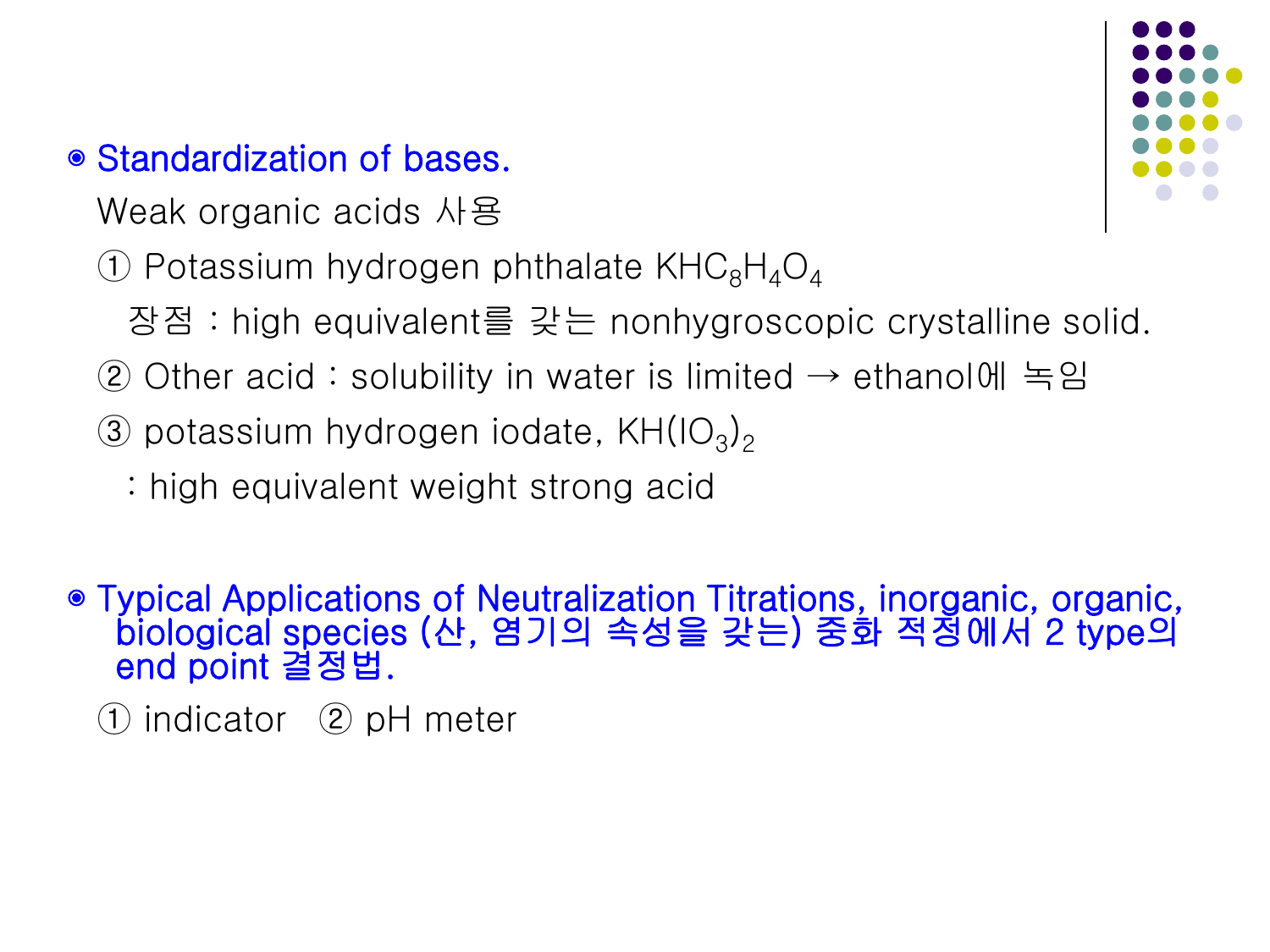## ◉ Elemental analysis

Carbon, nitrogen, chlorine, brine, sulfur, phosphorus & fluorine

- → inorganic acid or base로 convert시켜 적정
- Nitrogen ; proteins, synthetic drugs, fertilizers uplosine, portable water supplies
- ․ organic N 정량
	- ① Dumas method : virtually all organic N compound에 적용
	- powdered copper(Ⅱ) oxide와 sample mixing  $\rightarrow$ combustion tube에서 igniting (sample  $\rightarrow$  CO<sub>2</sub>, H<sub>2</sub>O, N<sub>2</sub>,

nitrogen oxides)

↳ hot Cu을 통과 → N<sub>2</sub>로 변화

ignition products  $\rightarrow$  CO<sub>2</sub> stream에 의해 Swept(highly concentrated KOH 용액이 들어 있는 분량으로 CO<sub>2</sub>,<br>H<sub>2</sub>O, SO<sub>2</sub>, HX 흡수

```
 N2는 흡수치 않음 → buret으로부터 부분적으로 liquid를 치환
```
→ volume 측정

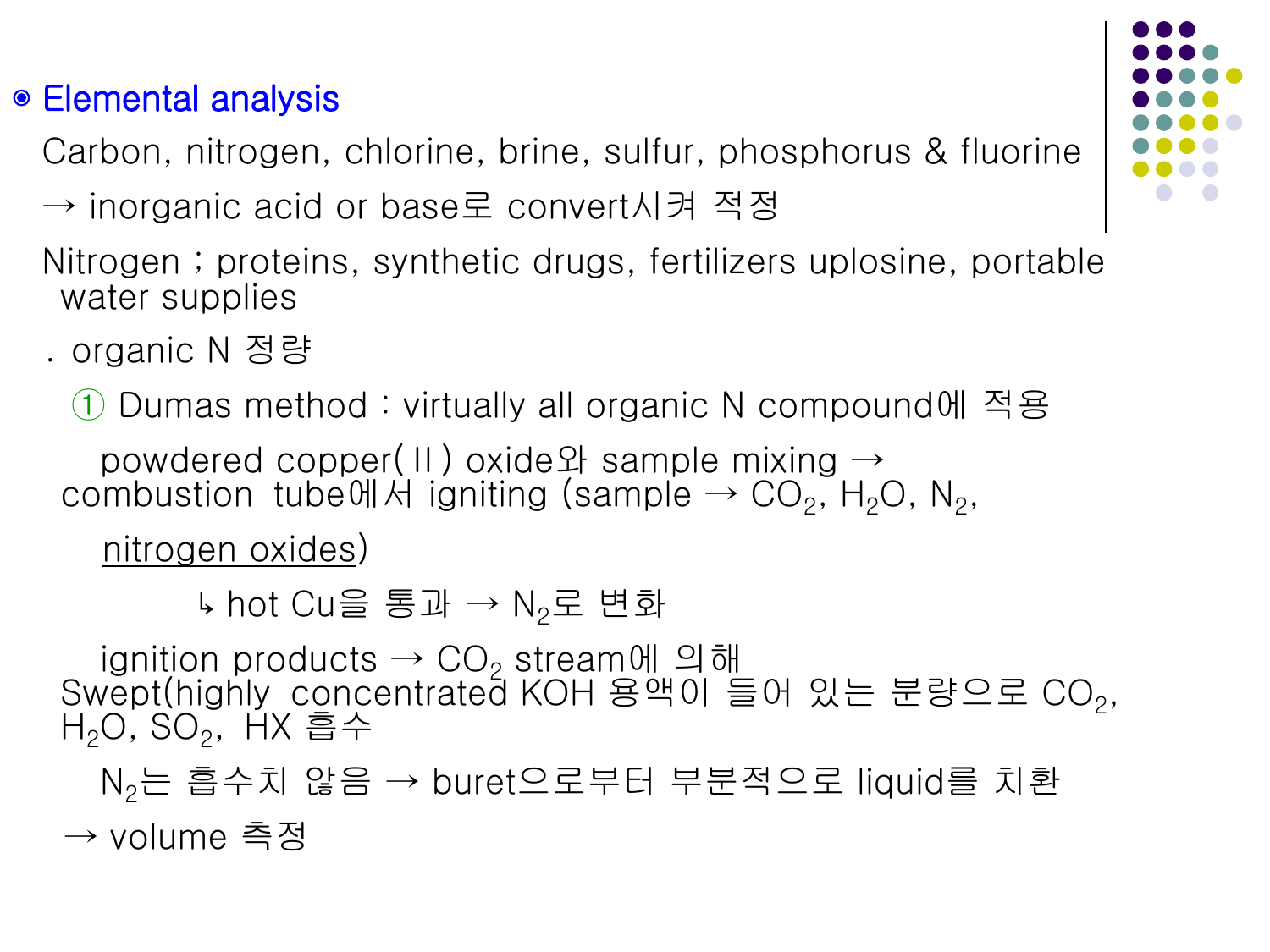② Kjeldahl method (1883)

protein N2 in grains, meats & other biological materials.

sample  $\rightarrow$  hot, conc - H<sub>2</sub>SO<sub>4</sub> 로 산화  $\rightarrow$  excess of strong base로 처리

↳ C → CO<sub>2</sub>, H<sub>2</sub> → H<sub>2</sub>O로 산화

bound  $N_2 \rightarrow NH_4^+ \equiv$  convert

\*N<sub>2</sub> 가 amine or amide 등의 proteineous matter이면 정량적으 로 N $\mathsf{H_4}^{\scriptscriptstyle +}$ 로 변화可

 $*N<sub>2</sub>$  가 nitro, ago & azoxy group이면  $\rightarrow$  elemental state or nitrogen oxide로 convert.

이런 경우, low results → reducing agent로 sample 전처리 要

ex) salicylic acid, sodium thiosulfate adding

 certain aromatic heterocyclic compounds (pyridine, its derivatives)  $\rightarrow$  resistant to complete oxidation by  $H_2SO_4$  oxidation process  $\rightarrow$  an hour, on more oxidation process  $\rightarrow$  an hour, on more maybe needed.

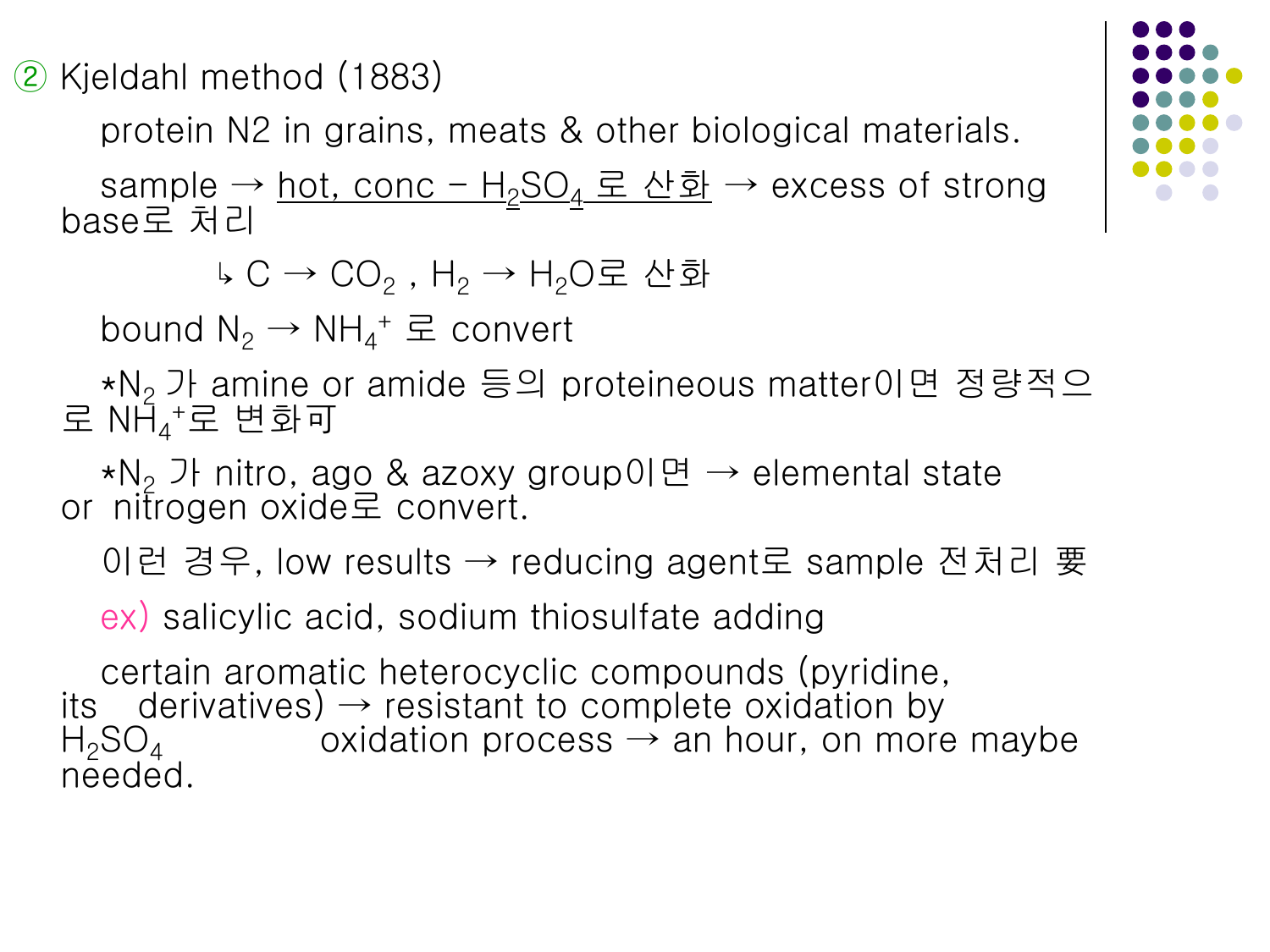\* Gunning method

neutral salt(K<sub>2</sub>SO<sub>4</sub>) 加 → b.p 상승(H<sub>2</sub>SO<sub>4</sub>) 주의) ig salt concentration  $\pm \rightarrow NH_4 +$  ion oxidation

\* perchloric acid, potassium pernanganate.

hydrogen peroxide의 경우 → NH<sub>4</sub> + ion이 부분적으로  $NO<sub>2</sub>로 산화하므로 fail.$ 

① oxidation step 촉매 ; Hg, Cu, selenium Kjeldahl flask : oxidation distillation after oxidation  $\rightarrow$  cooling  $\rightarrow$  dilution with H<sub>2</sub>O  $\rightarrow$ basic

 $\mathsf{NH_4}^+ + \mathsf{OH}^- \rightarrow \mathsf{NH_3(g)} + \mathsf{H_2O}$ 

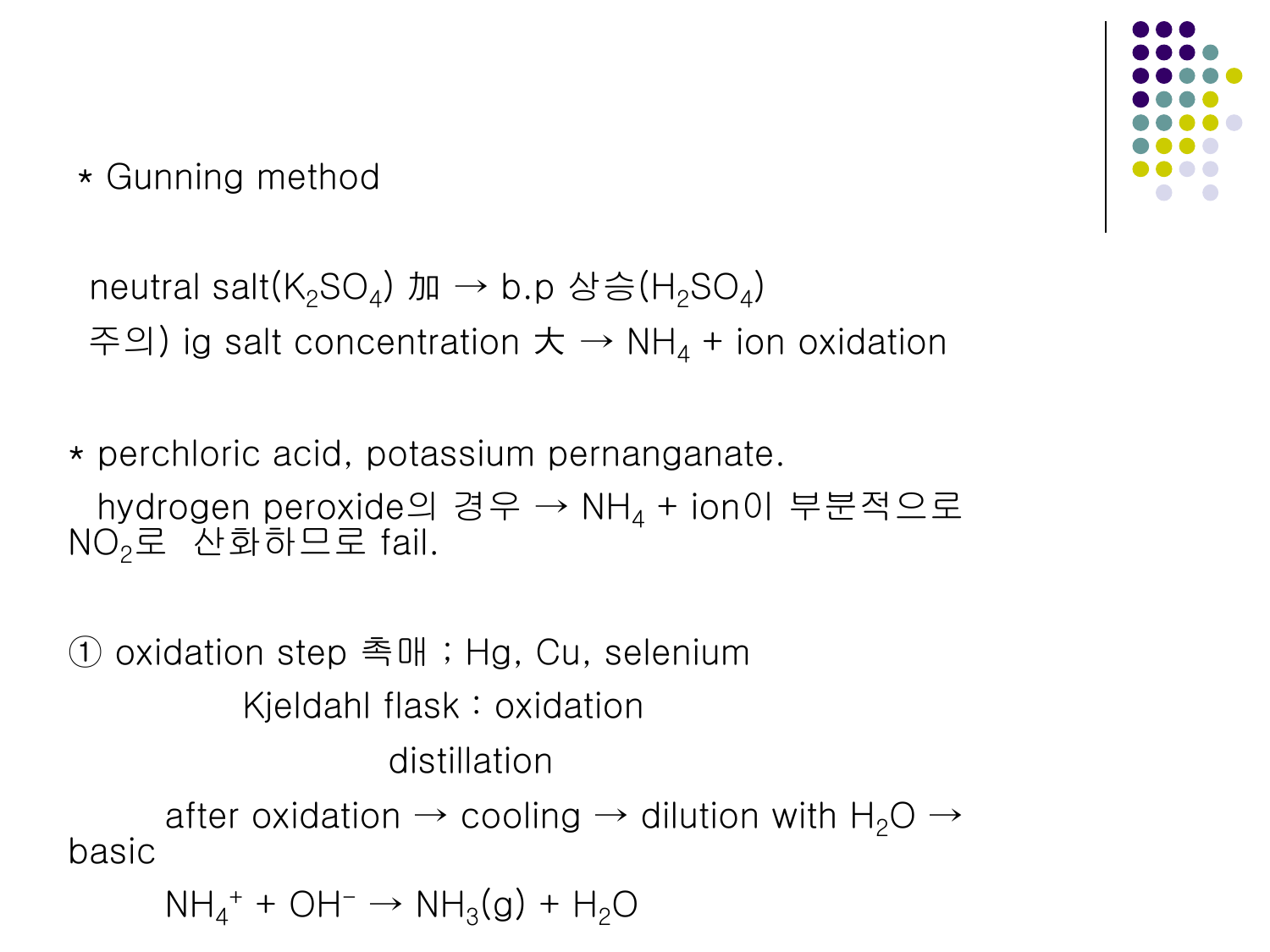# Chapter 17. Complex formation titrations **(complexometic methods)**<br>M<sup>+</sup> + electron pair donor  $\rightarrow$  complex ion, coordination conp.

↳ ligand(최소 1 pair의 unshared eleclron 존재)

ex)  $H_2O$ ,  $NH_3$ , CI<sup>-</sup>

 coordination number : 배위권에서 중심원자와 결합하고 있는 주게 원자의 수. ex) 6, 4, 2

․배위물

Posituve : Cu(NH) $_4^{\rm 2+}$ 

negative : CuCl<sub>4</sub><sup>2-</sup>

noutral:  $Cu(NH_2CH_2COO)_2$ 

 chelates ; is produced when a metal ion coordinates with two donar groups of a single ligand.

여러 자리 ligand

bidentate, terdentate, Qwadri-, quinque, sexadentate

```
1) 4자리배위 금속이온 M + quadridentate ligand D와 반
응
```

```
 [MD] 
M + D \approx MD Kf = ----- = formation constant.
              [M][D]
```
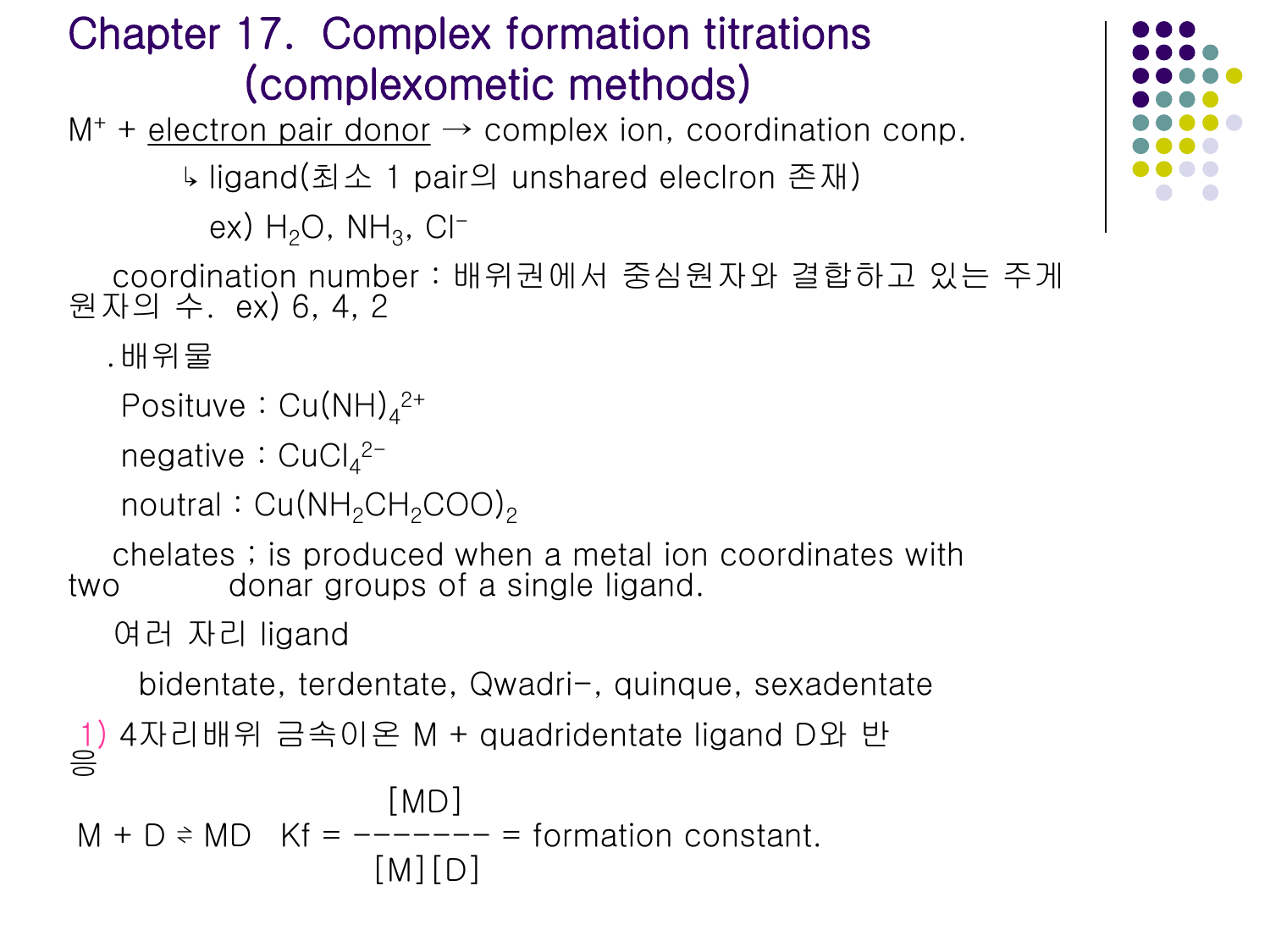

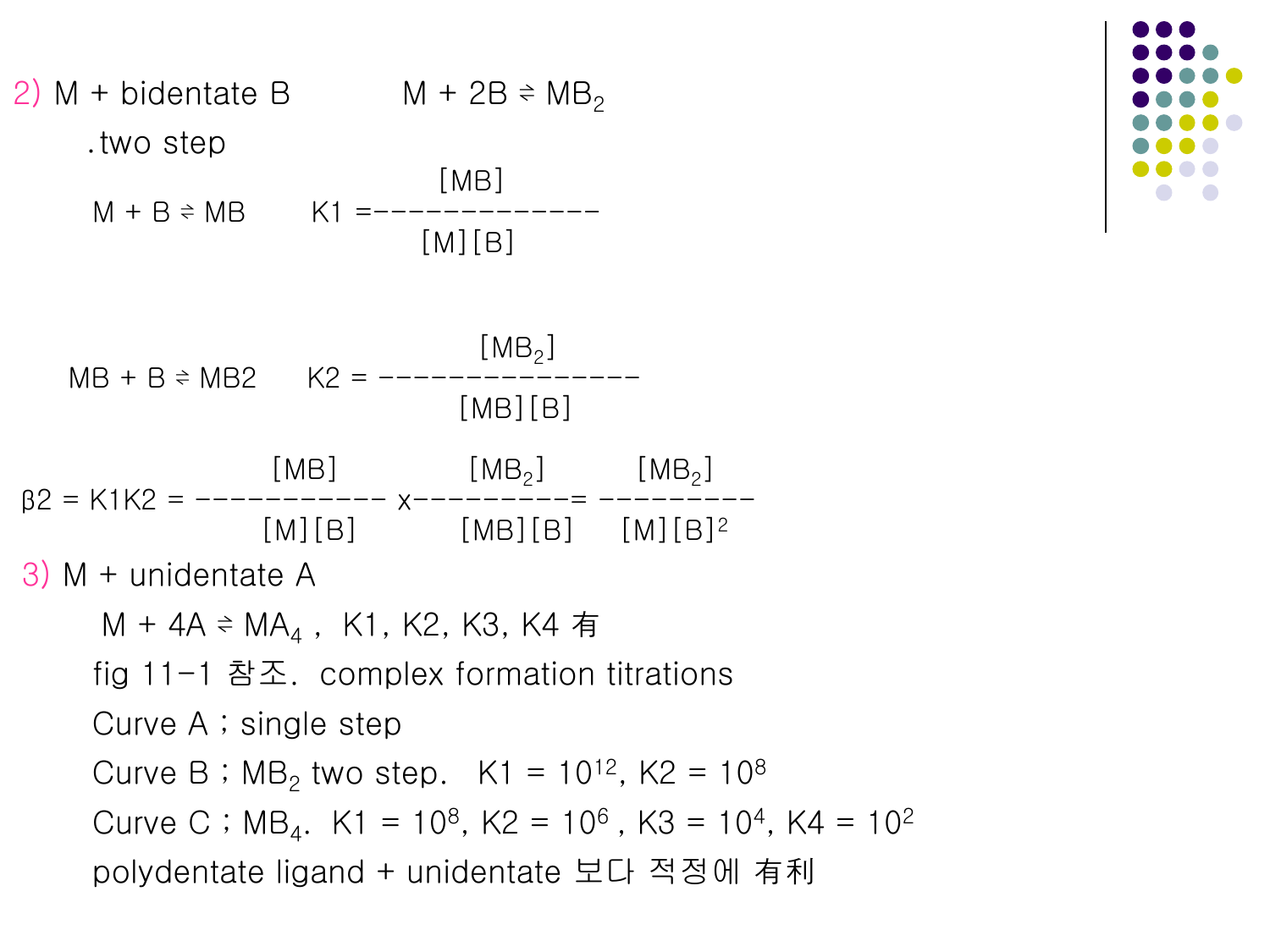◉ Titrations with ionrganic complexing reagents. Hg(II)로 I<sup>-</sup> ion 정량법 11834年) was reported.

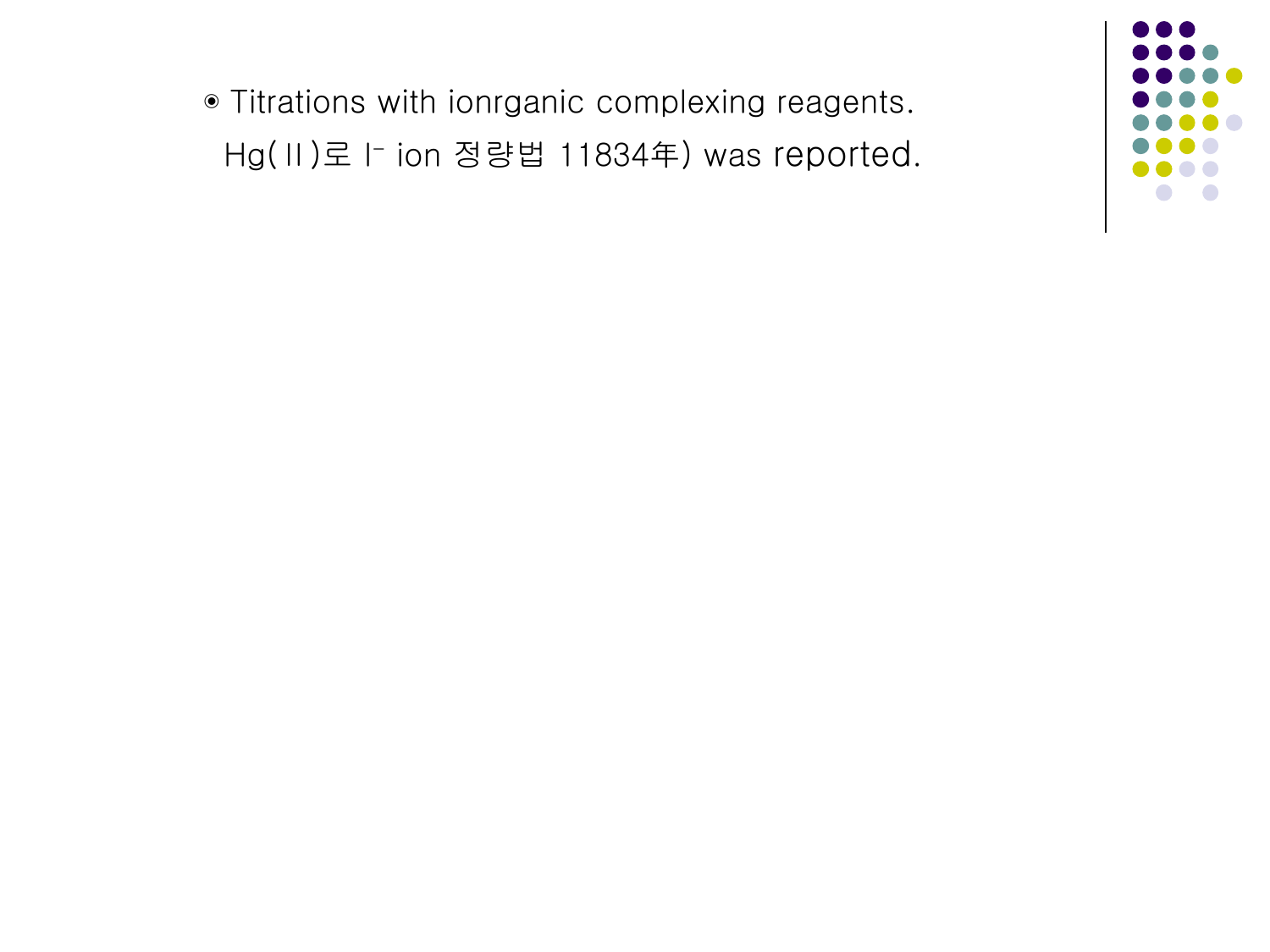◉ titrations with aminepolycarboxyic acids.

carboxyic acid groups를 갖는 tertiary amines  $\rightarrow$  stable chelates를 form.

 Schwargenbach in 1945 → 분석시약으로서 위치 인식 [EDTA (ethylenediaminetetraacetie acid)에 의한 M 정량]



$$
\bar{A}
$$
 #  $\rightarrow$  sexadentate ligand.   
\nab, H<sub>4</sub>Y, H<sub>3</sub>Y<sup>−</sup>, H<sub>2</sub>Y<sup>2−</sup>, HY<sup>3−</sup>, Y<sup>4−</sup>

 $\frac{H_4Y_1}{W_1}$ ,  $\frac{N_1H_2Y_2H_2O}{W_1W_2}$  are abailable in reagent quality. ↳130~145℃에서 ↳ 80℃에서 drying (50% 상대습도 中, for several days) drying(base에서 )

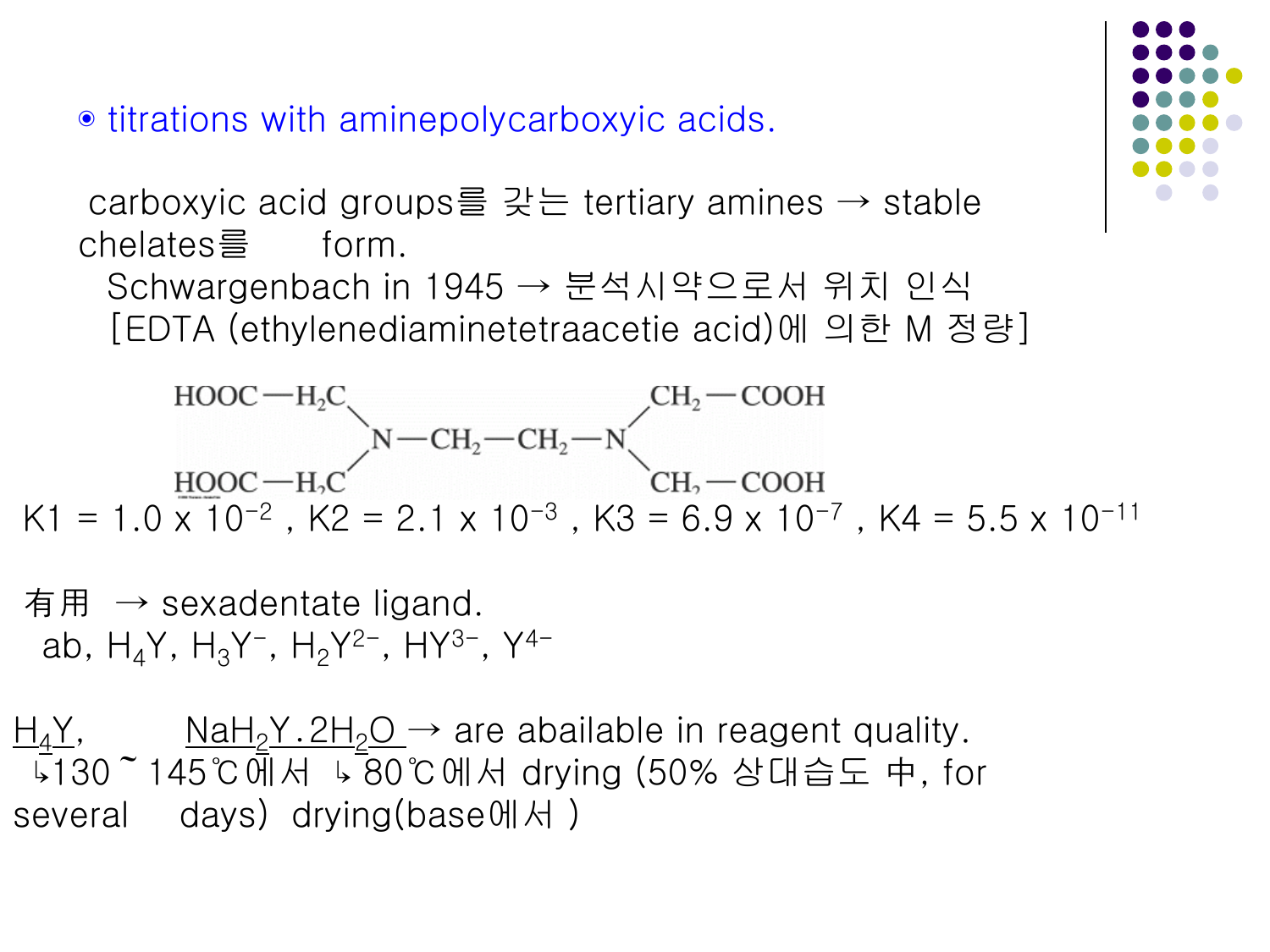#### ◉ composition of EDTA soln, as a function of pH.

relative amount each species in a giren soln  $\rightarrow$ pH에 의존 → α value plotting이 有



Fig. pH vs  $EDTA2$   $\alpha$  value  $H_2Y^{-2}$ : prodominent species in pH 3  $\tilde{6}$ HY3- ; pH 6~10, Y4- ; pH 10 이상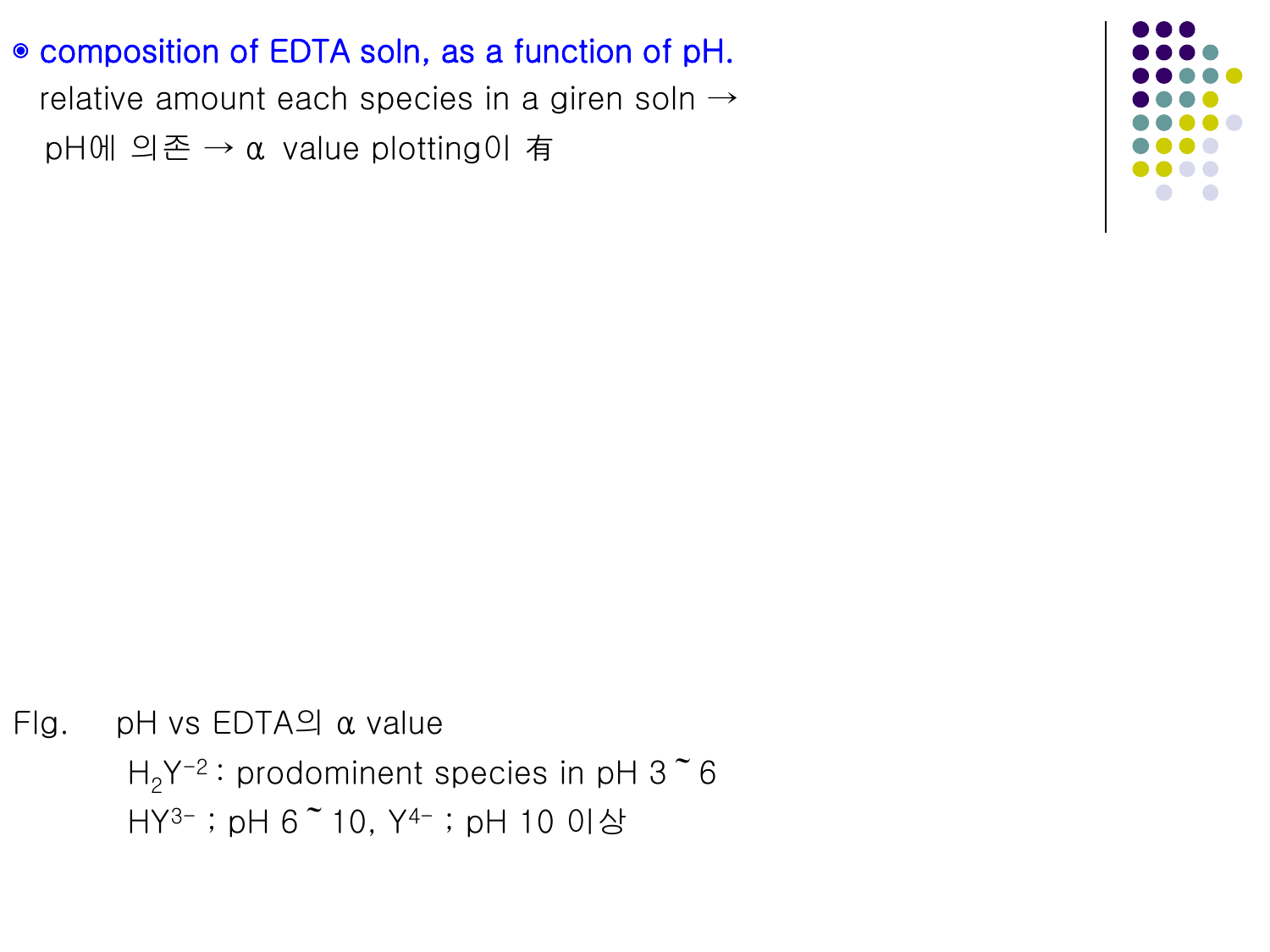◉ complexes of EDTA and Metal lons EDTA 장점 : 1:1 complex 형성.(cation의 charge에 무관)  $(pH 3°60H)$ 

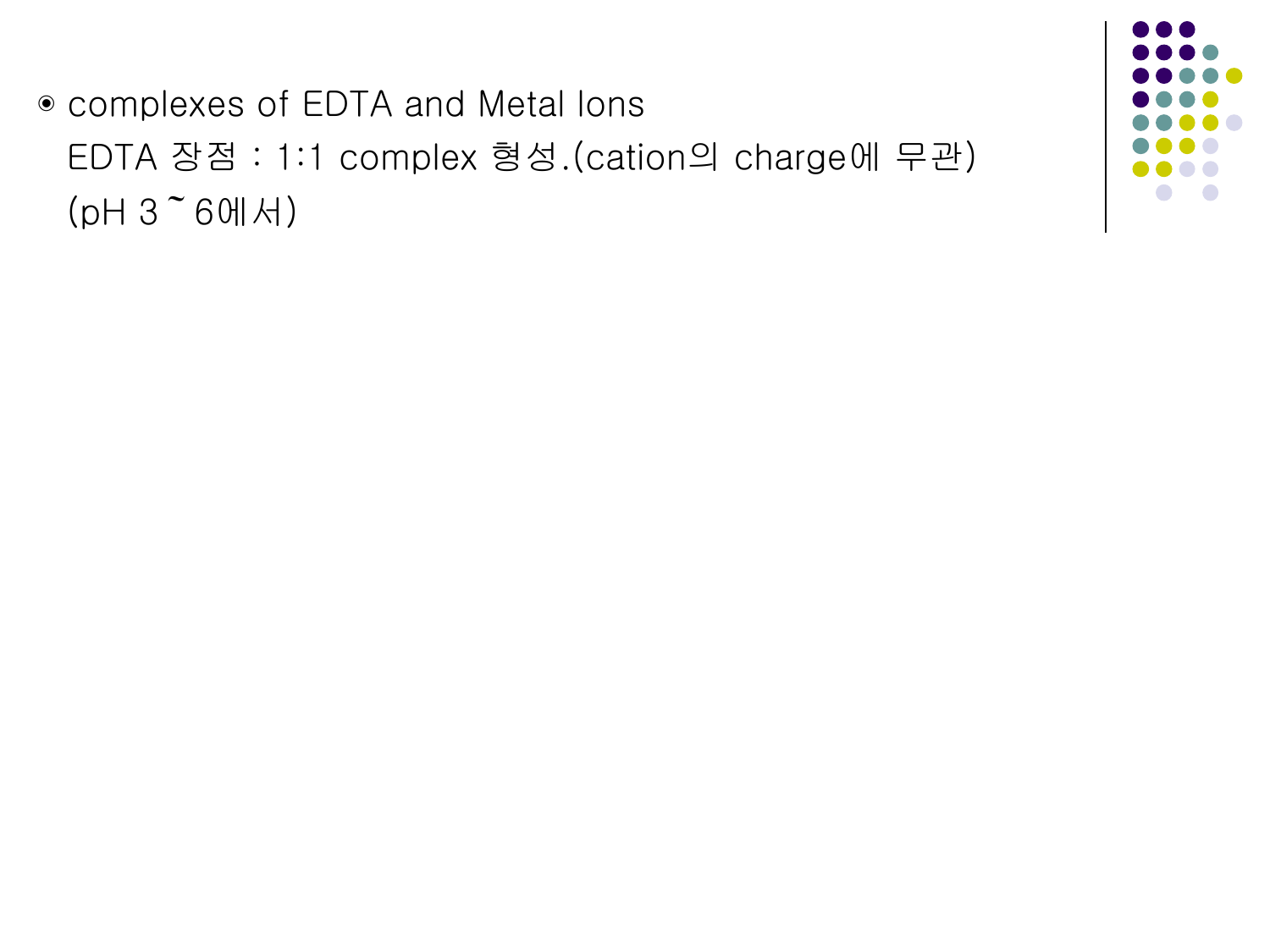$$
M^{+} + H_{2}Y^{2-} \rightleftharpoons MHY^{2-} + H^{+}
$$
  
\n
$$
M^{+2} + H_{2}Y^{2-} \rightleftharpoons MY^{2-} + 2H^{+}
$$
  
\n
$$
M^{3+} + H_{2}Y^{2-} \rightleftharpoons MY^{-} + 2H^{+}
$$
  
\n
$$
M^{4+} + H_{2}Y^{2-} \rightleftharpoons MY + 2H^{+}
$$

great stabe in moderately basic solns neutral

 $M^{3+}$  + HY<sup>3-</sup>  $\geq$  MY<sup>(3+4)+</sup> + H<sup>+</sup>

 Formation constants for EDTA complexes.  $[\times \mathsf{MY}^{(3+4)+}]$  $M^{n+} + Y^{4-} \doteq MY^{(3+4)+}$  KMY = ---------- $[Mn+](Y^{4-}]$ 

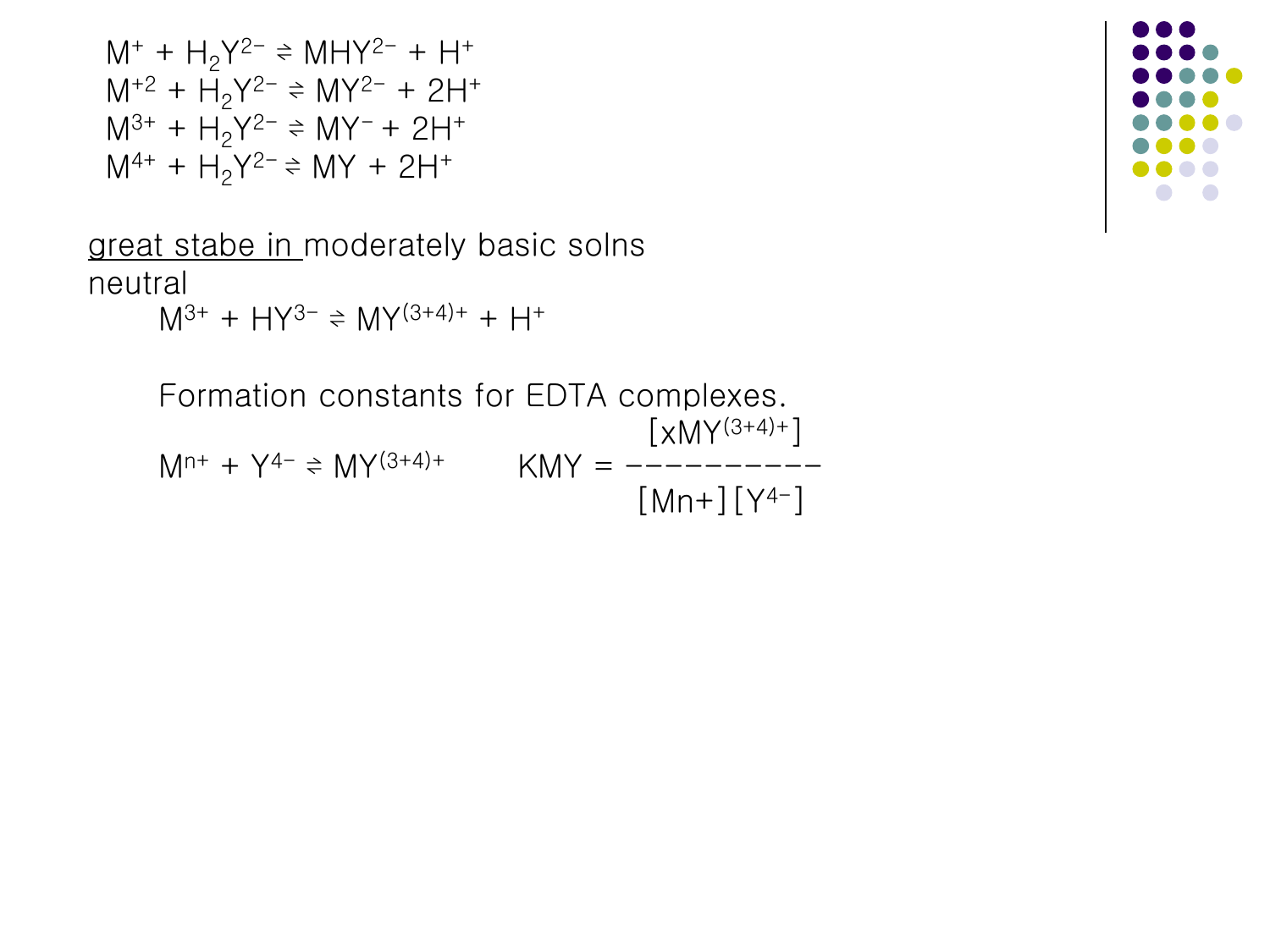## ◉ derivation of EDTA titration curves.

```
 ․effect of pH. 
 calcium. Mg \rightarrow alkaline medium
```

```
Zn, Ni \rightarrow moderataly acid solus.
EDTA → bnffer soln에서 行해야 한다. 
          [Y4-] 
  \alpha4 = --- G
```
G : uncomplexed EDTA의 total com.

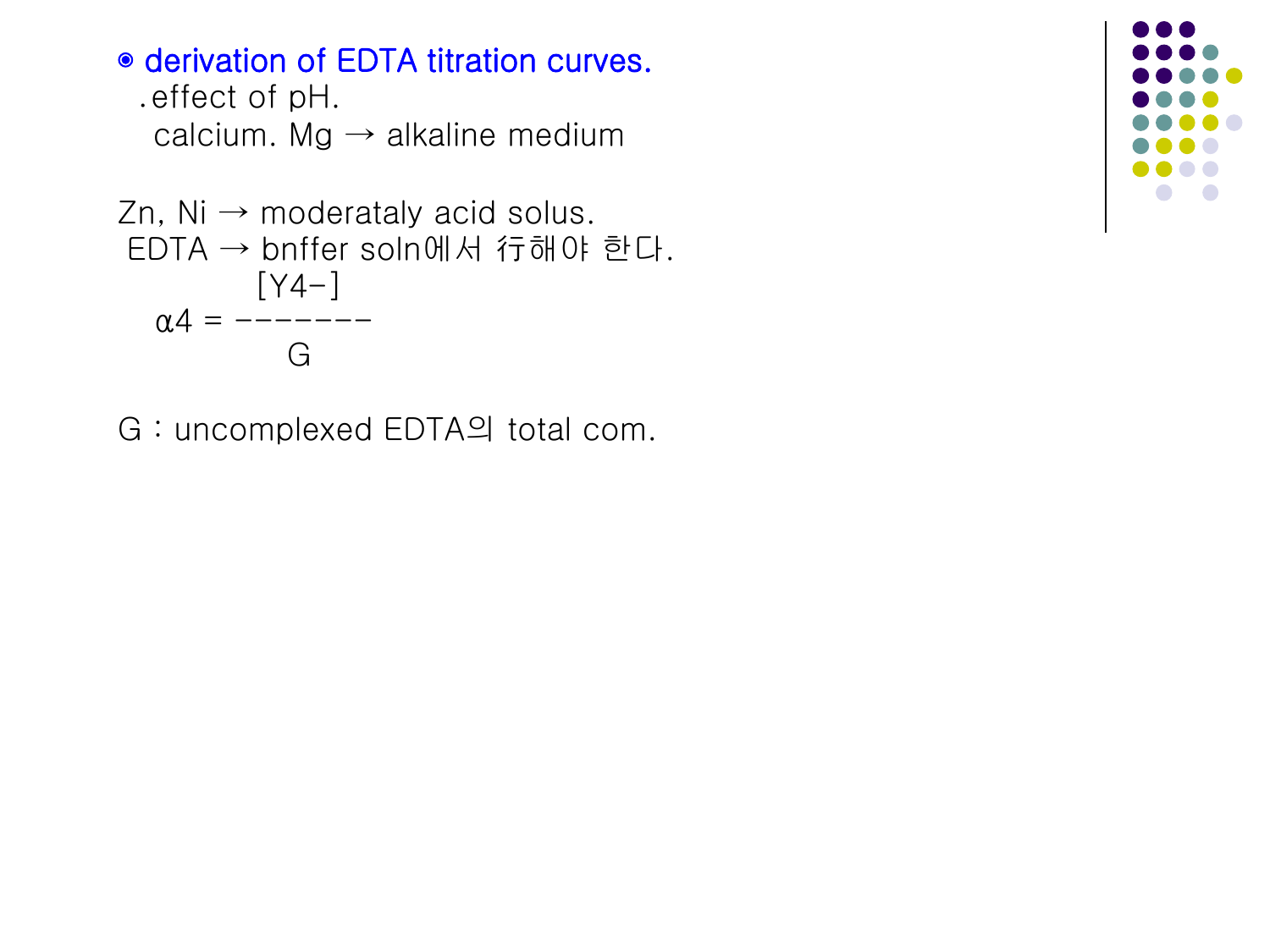$\alpha$ 4 =----- $[H^+]$ 4 + K1 $[H^+]$ <sup>3</sup> + K1 K2  $[H^+]$ <sup>2</sup> + K1 K2 K3  $[H^+]$  + K1K2K3K4

K1 K2 K3 K4

 $G = [Y^{4-}] + [HY^{3-}] + [H_2Y^{2-}] + [H_3Y^{2-}] + [H_4Y]$ 

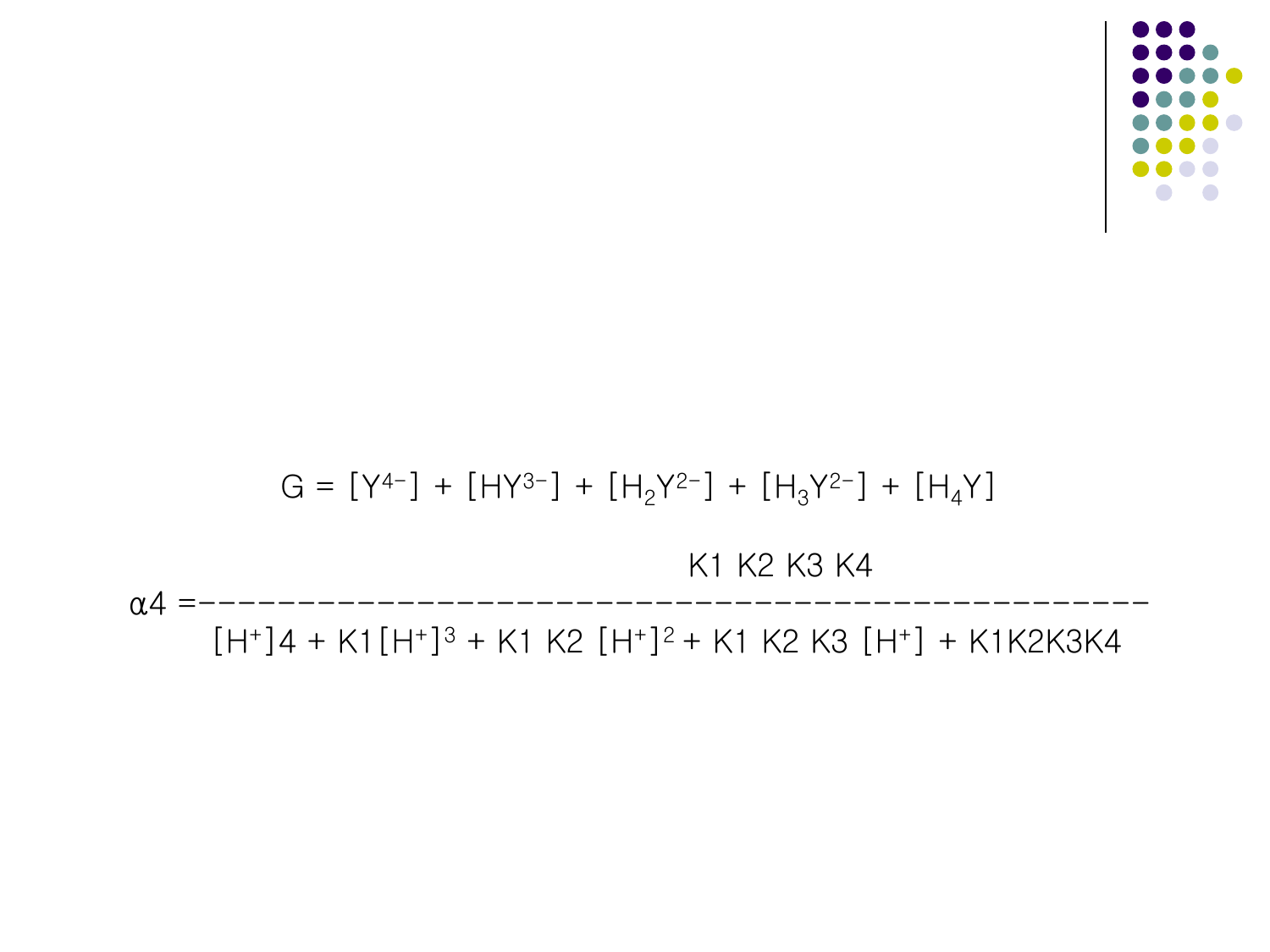

#### Values for α4 EDTA

$$
\alpha 4 \text{ G} = [Y^{4-}] \equiv \text{ M}^{n+} + Y^{4-} \approx \text{ MY}(n^{-4}) + \text{ OH } \text{ f} \text{ A}
$$
  
\n
$$
[ \text{ MY}(n^{-4})^+ ]
$$
  
\n
$$
\text{K}_{\text{MY}} = \alpha 4 \text{ K} \text{ MY} = \text{---} \text{---} \text{---} \text{---} \text{---} \text{---}
$$
  
\n
$$
[ \text{M}^{n+} ] \text{G}
$$

 $K'_{MY}$  = conditional or effective formation constant. α4 가 적용가능한 pH에서의 평행상수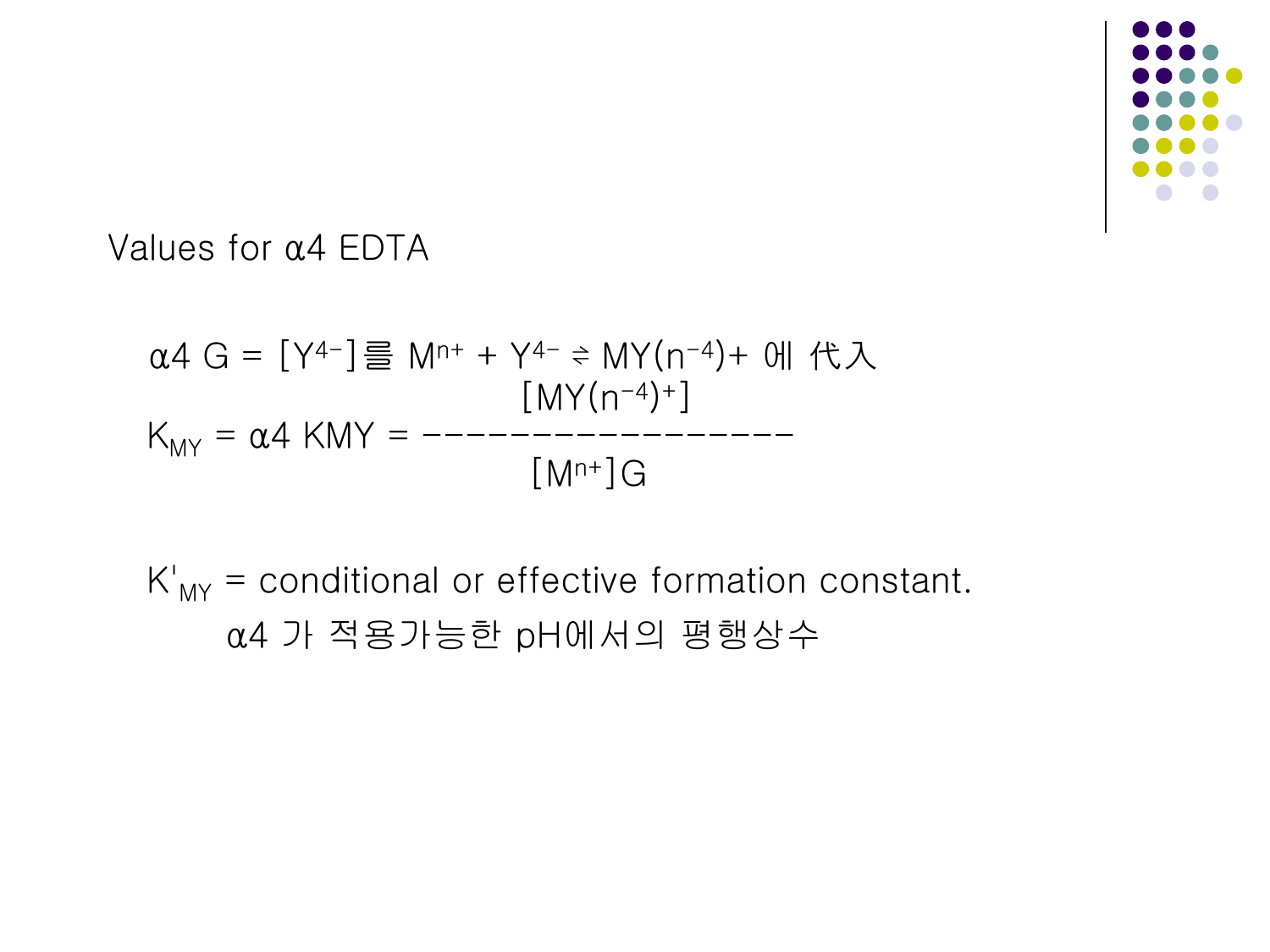

ex) Derive a curve for the titration ;

50.0 $\mathbb{R}$  of 0.01F Ca<sup>2+</sup> + 0.0100F EDTA pH:10  $\mathfrak{S} \subseteq \mathbb{R}$  buffering.

1) calculation of conditional constant ;

K'CaY =  $\alpha$ 4 KCaY =  $(3.5 \times 10^{-1})(5.0 \times 1010) = 1.75 \times 1010$ 

2) preequivalence point values for pCa.

 $[Ca<sup>2+</sup>]$  = the untitrated excess of the ion + dissociation of the complex [=G]

after 25㎖ 加. G ≪ uncomplexed Ca+1 ion의 농도

$$
[Ca^{2+}] = \frac{50.0 \times 0.0100 - 25.0 \times 0.0100}{75.0}
$$
  
[Ca<sup>2+</sup>] =  $\frac{50.0 \times 0.0100 - 25.0 \times 0.0100}{45.0}$ 

 $pCa = -log 3.33 \times 10^{-3} = 2.48$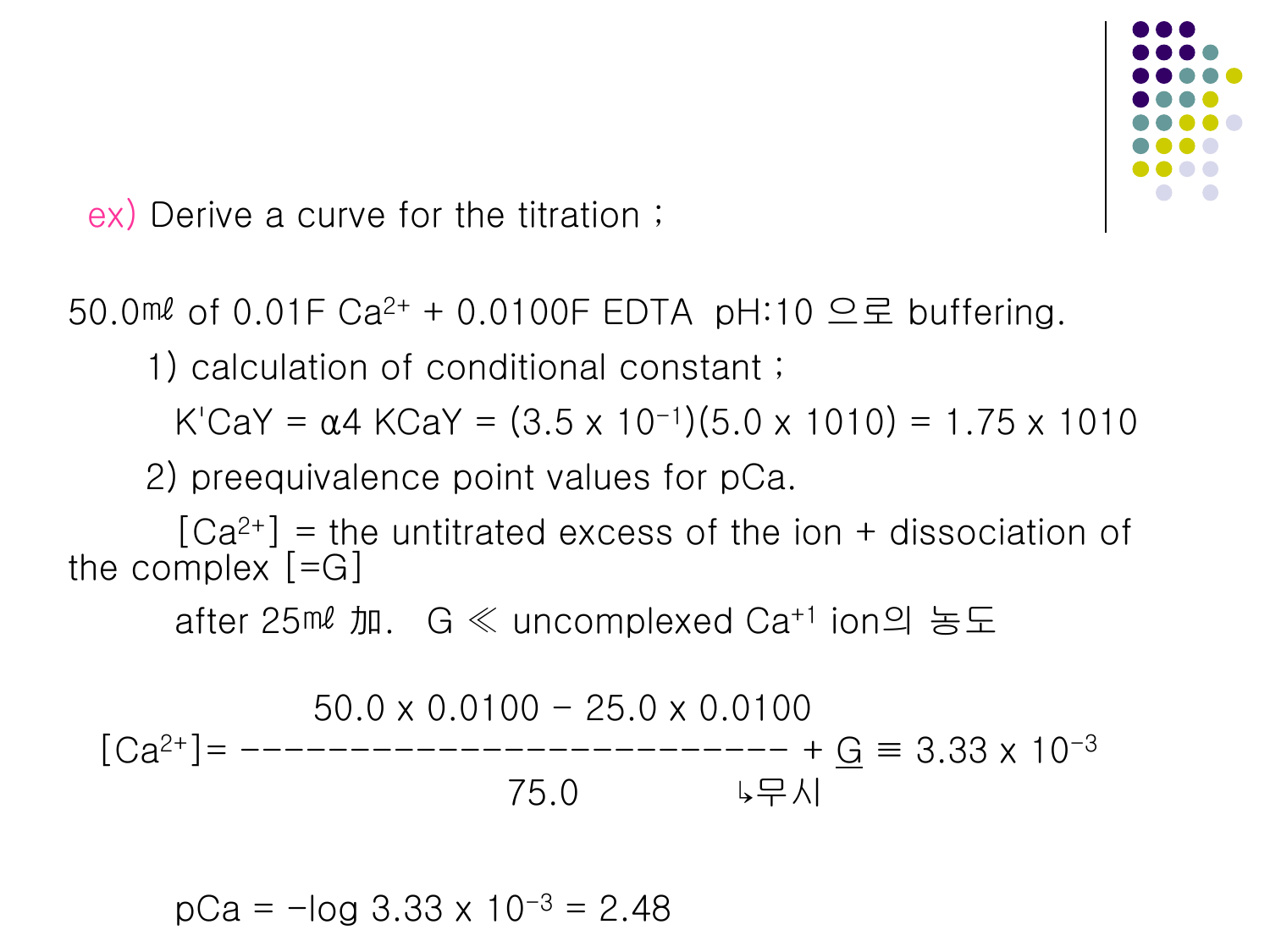3) equivalence point pCa ; 0.00500F in CaY2-

 [Ca2+] → CaY2-의 해리에 의한 것 뿐 ∵ [Ca2+] = G [CaY2-] = 0.00500 - [Ca2+] ≡ 0.00500 ne conditional formation constant for CaY2- at pH10. [CaY2-] -------------------- = 1.75 x 1010 [Ca2+] G 0.00500 ---------------------- = 1.75 x 1010 [Ca2+]<sup>2</sup> [Ca2+] = 5.35 x 10-7 pCa = 6.27

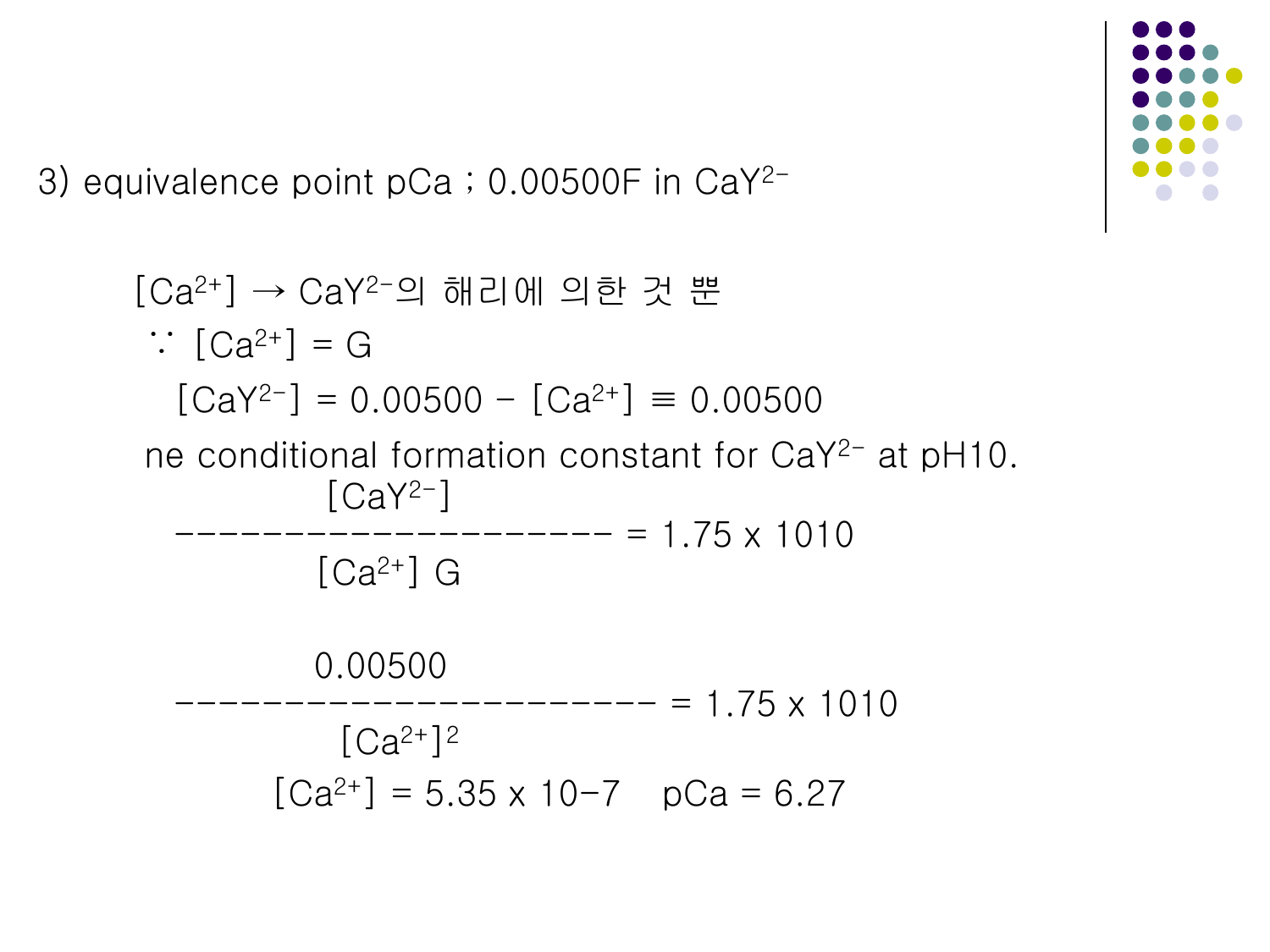#### 4) postequivalence point pCa



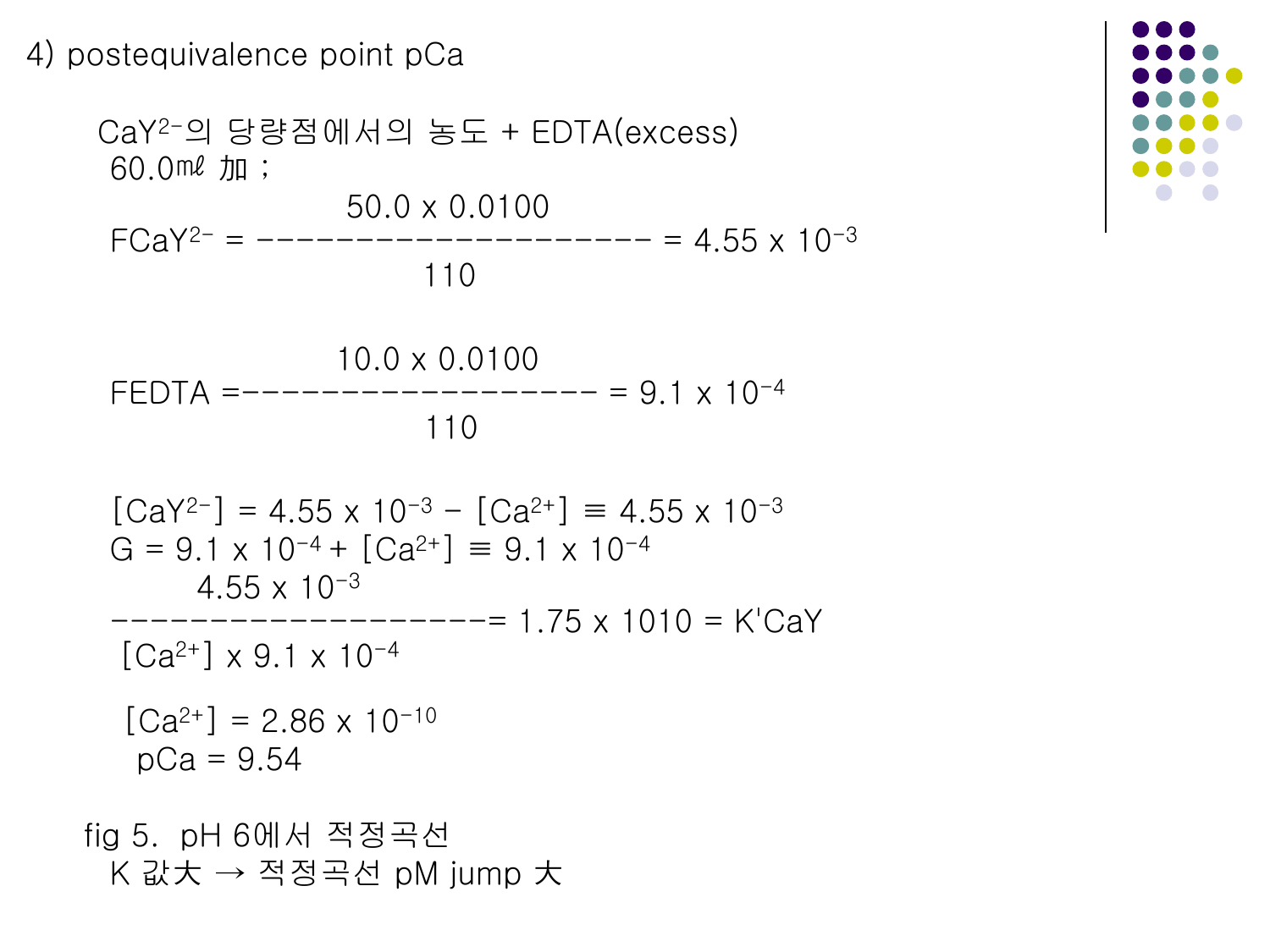#### ◉ Effect of Other Complexing Agents on EDTA Titrations.

금속에 따라 required pH에서 basic oxide or hydroxide로 침전 생성 可 → complicate.

이것을 하기 위해 (to leep the metal ion in soln) → auxiliary complexing  $\frac{1}{4}$ 

ex) Zn(Ⅱ) 적정(NH<sub>3</sub> - NH<sub>4</sub>Cl buffer 要) ↳ NH3 → Zn(Ⅱ)과 soluble ammire complexes → ppt예방  $Zn(NH_3)_4^{2+}$  + HY<sup>3-</sup>  $\Rightarrow$  ZnY<sup>2-</sup> + 3NH<sub>3</sub> +NH<sup>4+</sup> ↳ pH뿐 아니라 NH3의 concentration에 의해서도 좌우.  $[Zn^{2+}]$ Zinc titration에서  $β =$  ------------**CZn** CZn Cznie podpisy podpisy cznie podpisy podpisy cznie podpisy podpisy cznie podpisy podpisy cznie podpisy podpisy cznie podpisy cznie podpisy cznie podpisy cznie podpisy cznie podpisy cznie podpisy cznie podpisy czni

 βZn을 conditional constant에 代入  $[ZnY^{2-}]$  K7 = α4βKzny = ---------------- **CznG** CznG

NH<sub>3</sub> 농도의 영향 pH9. 참조, 일정 pH에서 착물시약 농도에서 특징적.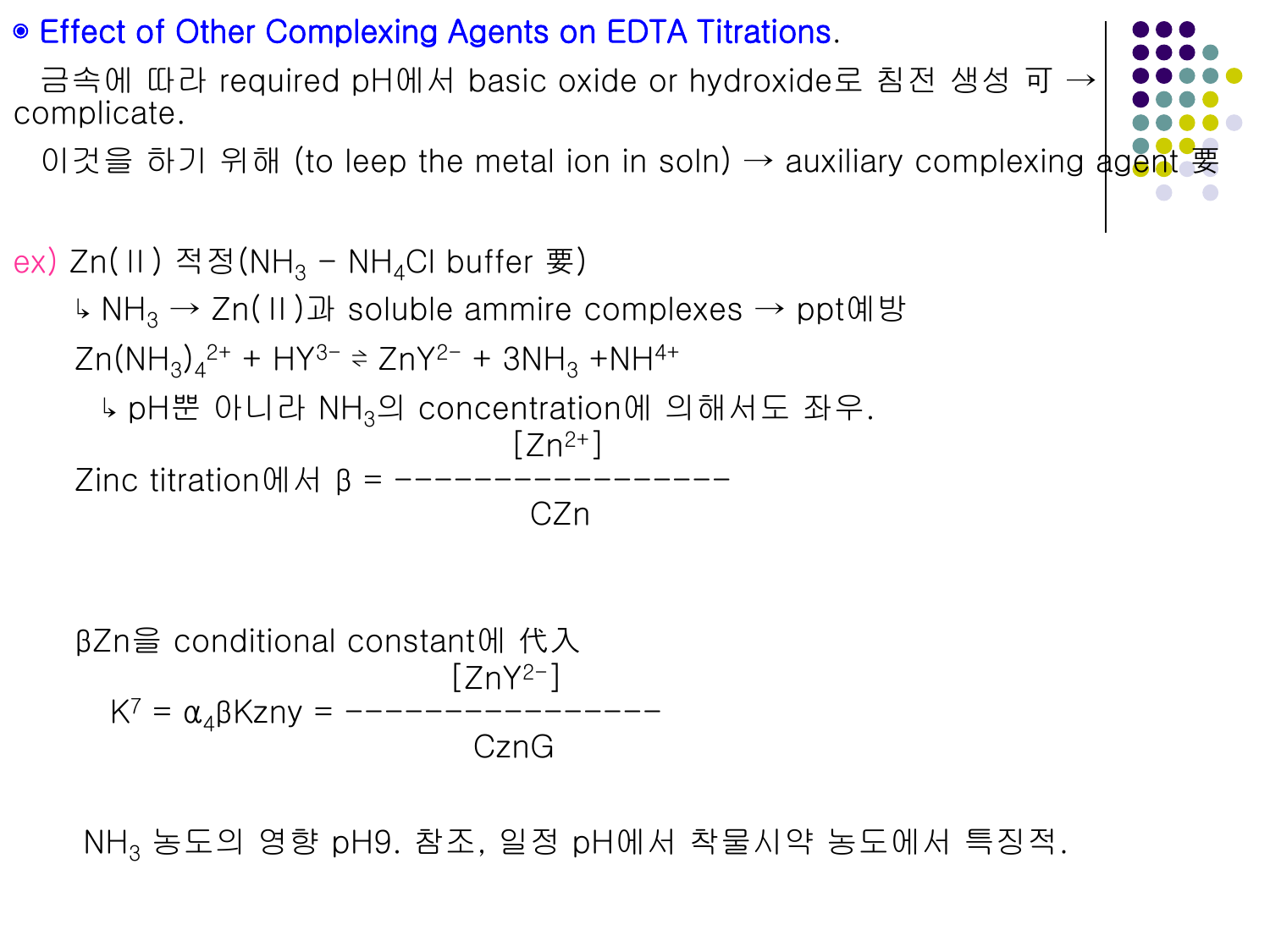#### ◉ end points for EDTA titrations

(metal ion inidcators): orgaric dyes that form colored chelates with metal a pM range.

(성질)

① dyes 자신이 금속 이온과 반응 → 금속 chelate생성 능력 有

 ② indicator와 금속이온이 만든 금속 킬레이트의 안정도 상수보다 EDTA의 금속 킬 레이트의 안정도 상수가 大

- ③ 특이하고 강한 정색 (1/10 배 차이)
- ex) E.B.T(enrcchrome black .T.)

in acidic & modorately basic soln.

```
H_2In<sup>-</sup> \approx HIn<sup>2-</sup> + H<sup>+</sup>
```
red blue

```
강한 염기성 Hln<sup>2-</sup> → ln<sup>3-</sup> 로 해리(orange)
```
end point reaction

```
MIn^{-} + HY^{3-} \cong HIn^{2-} + MY^{2-}
```
red blue

(Mg2+를 EDTA로 정량 時)

```
Mg^{2+} + Hln<sup>2-</sup> \approx Mgln<sup>-</sup> + H<sup>+</sup> K = 2.75 x 10<sup>-5</sup>
```
blue red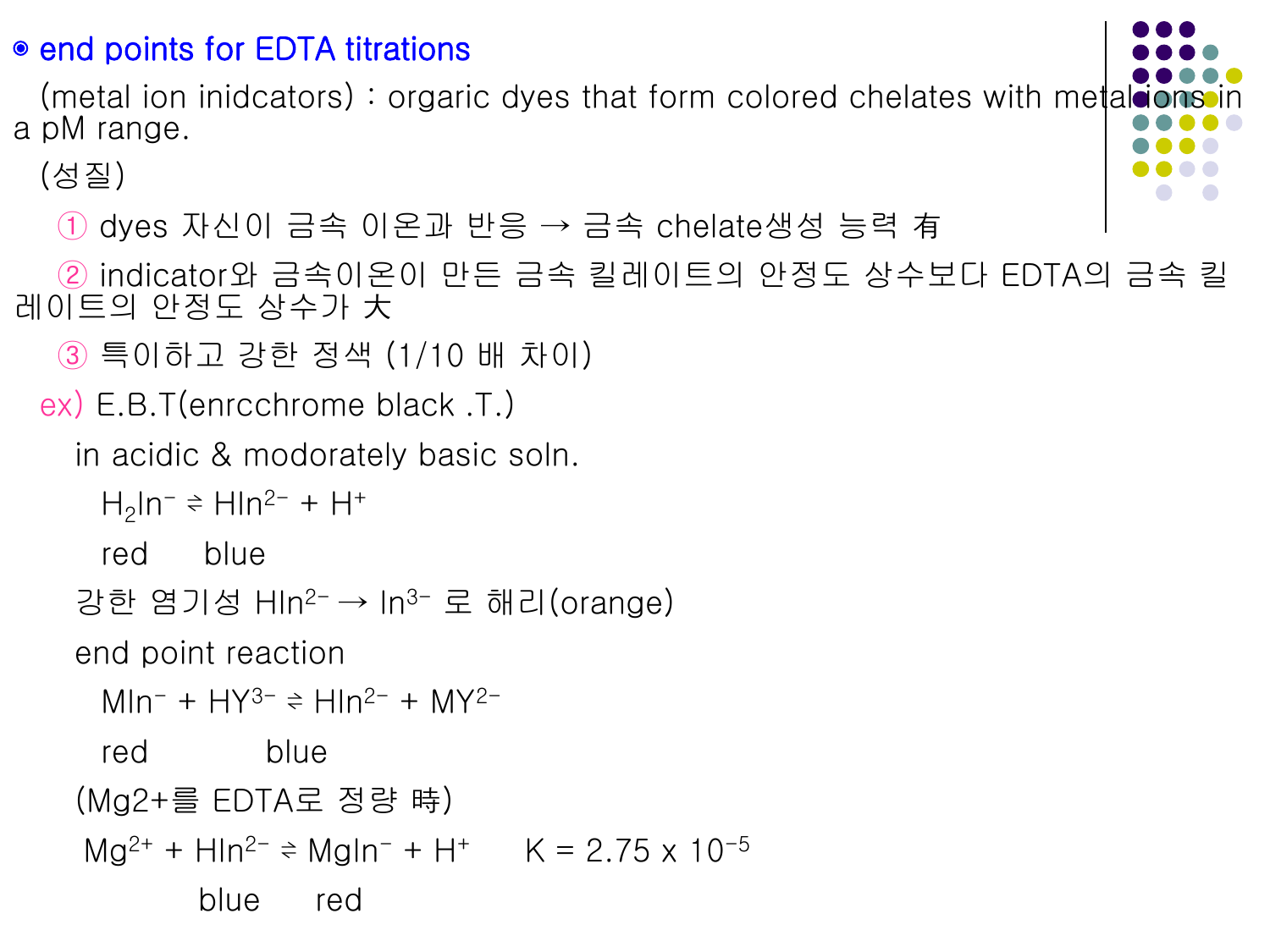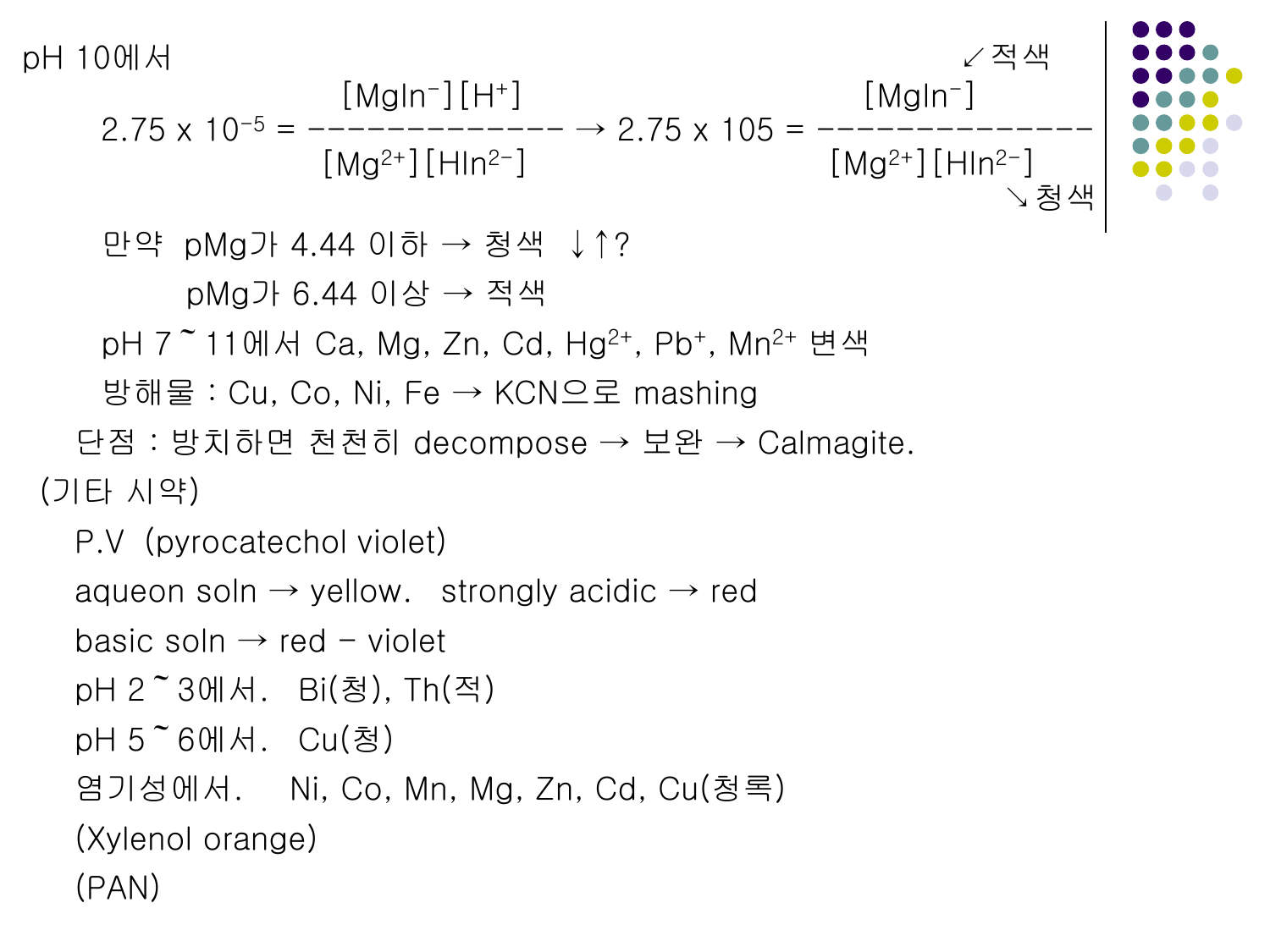

## ◉ titration methods employing EDTA.

Direct Titration : 25 metal

검출 : 1 ndicator, 전류적정, 전압적정 (보조 chelate 加, 완충용액要)

#### **Bach titration**

적정 pH에서도 reaction rate 小, or EDTA 加

→ 변색이 생기지 않을 경우(EBT, Calmagite 많이 利用)

정량금속이온과 반응하는 anion의 존재시

방법 : excess EDTA 加 → pH 조절 → excess EDTA를 ZnSO<sub>4</sub>, Th(NO<sub>3</sub>)<sub>4</sub>, MgSO<sub>4</sub> 등의 metal standard soln으로 액적정.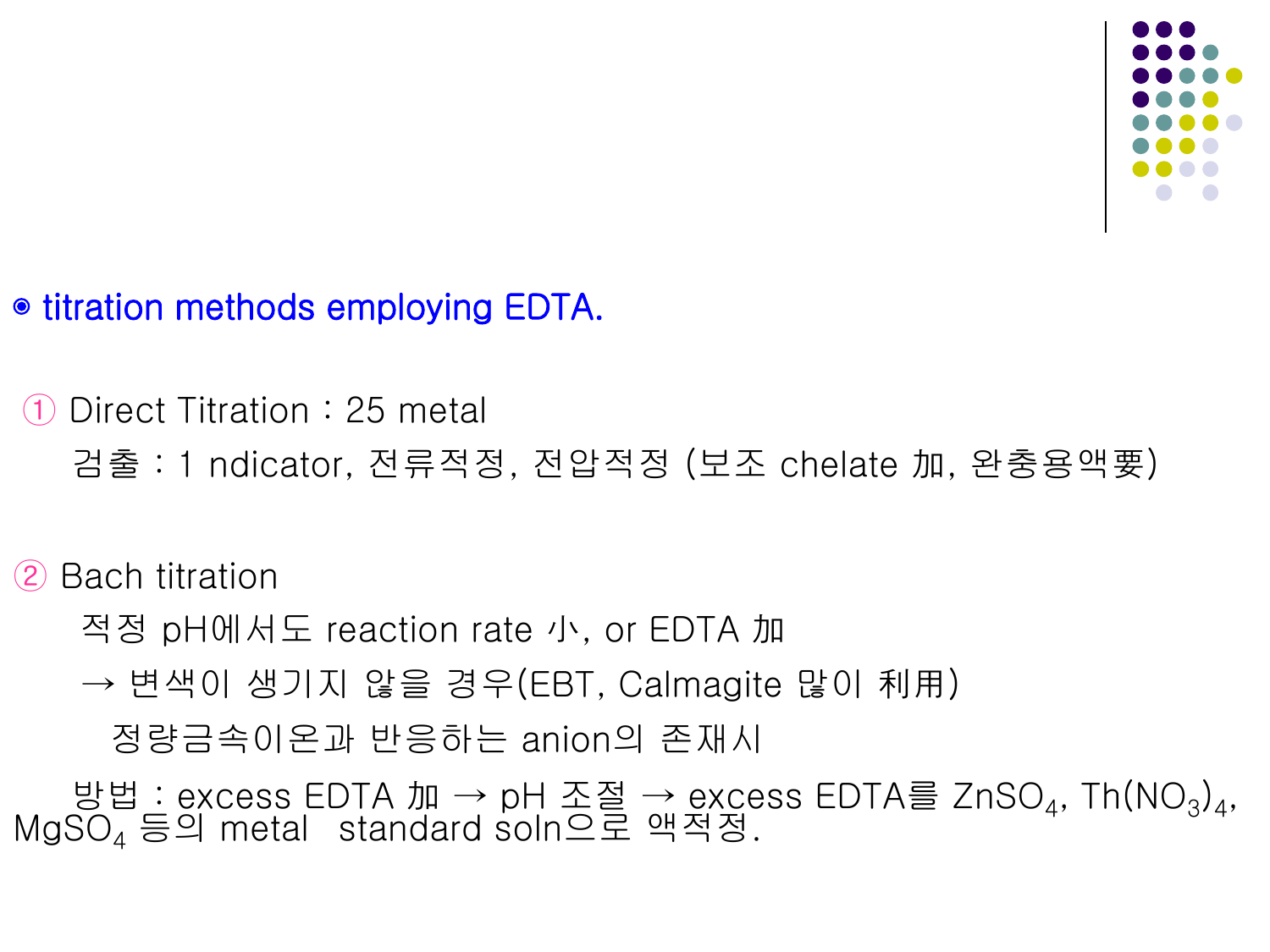③ Displacement titration.

Mn<sup>+</sup> 용액에 EDTA - Mg (or Zn) excess 용액 加.  $MgY^{2-} + M^{2+} \approx MY^{2-} + Mg^{2+}$ ↳standard base로 적정

④ alkalimetric titration.

excess Na2H2Y를 중성의 금속이온에 加  $M^{2+}$  +  $H_2Y^{2-}$   $\rightarrow$   $MY^{2-}$  +  $2H^+$ ↳standard base로 적정